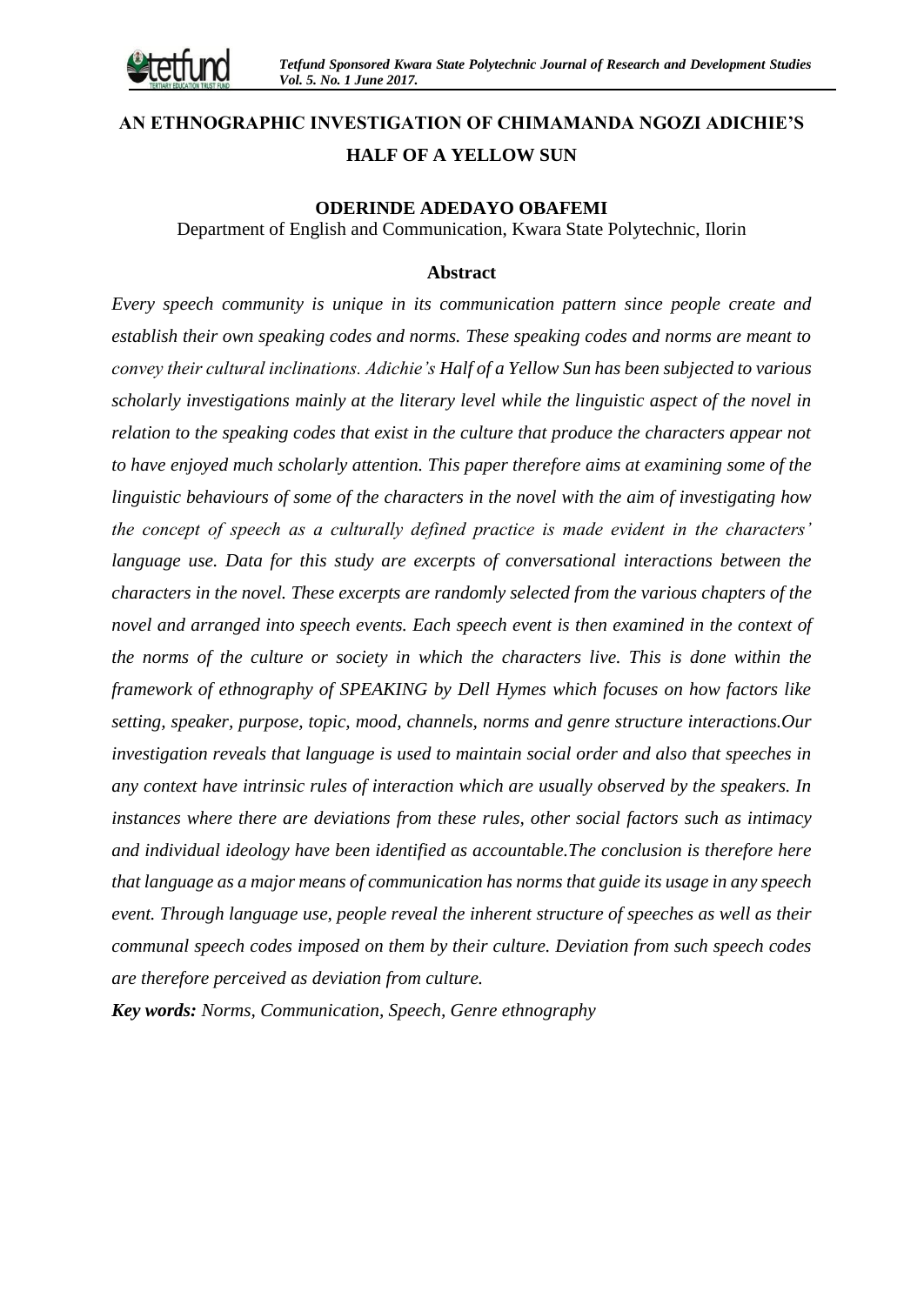

# **1. Introduction**

Key to human existence is communication and most of what we communicate is done through language. Kramsch (2000) explains that language is the principal means by which we conduct our social lives. When language is used in contexts of communication, it is bound up with culture in multiple and complex ways. It plays an invaluable role in social integration and by extension social order. Members of a speech community do not only express experiences; they also create experiences through language (Sapir, 1929). Language users give meaning to language through the medium they choose to communicate with one another. For example, the choice of a face to face conversation instead of writing a letter or sending an E-mail is in itself meaning-embedded. This means that the way in which people use the spoken, written or visual medium creates meanings that are understandable to the group they belong to. Also, a speaker's tone of voice, accent, conversational style, gestures, facial expressions also help in encoding and decoding meaning. Through all its verbal and non-verbal aspects, language embodies cultural reality.

From the foregoing, it is evident that language use and interpretation are not unanimous. It varies across cultures and ethnic groups. Particular meanings are adopted by the speech community and imposed in turn on its members by cultural conventions. These cultural conventions as reflected in norms of interaction and interpretation from parts of the invisible rituals imposed on language users. This is culture's way of bringing order and predictability into people's use of language.

Scholars have over the years been occupied with examining the factors that constitute the variation in language use, meaning transmission and interpretation. These factors have been examined using different theoretical frameworks. One of such is variability concept made popular by Labov in which sociological factors such as age, sex, gender, social status and other factors have been identified as potential factors that determine an individual's use of language. Another is Conversational Analysis (Mey, 2001). The focus of Sack's work, which focuses on conversation, of discovering if there is an inherent order therein in conversational structure as it exists in everyday social behaviours. Ethnographic methods however, take a holistic look at how sociocultural factors that include context (of situation and culture) contribute and indeed determine how successful communication is achieved.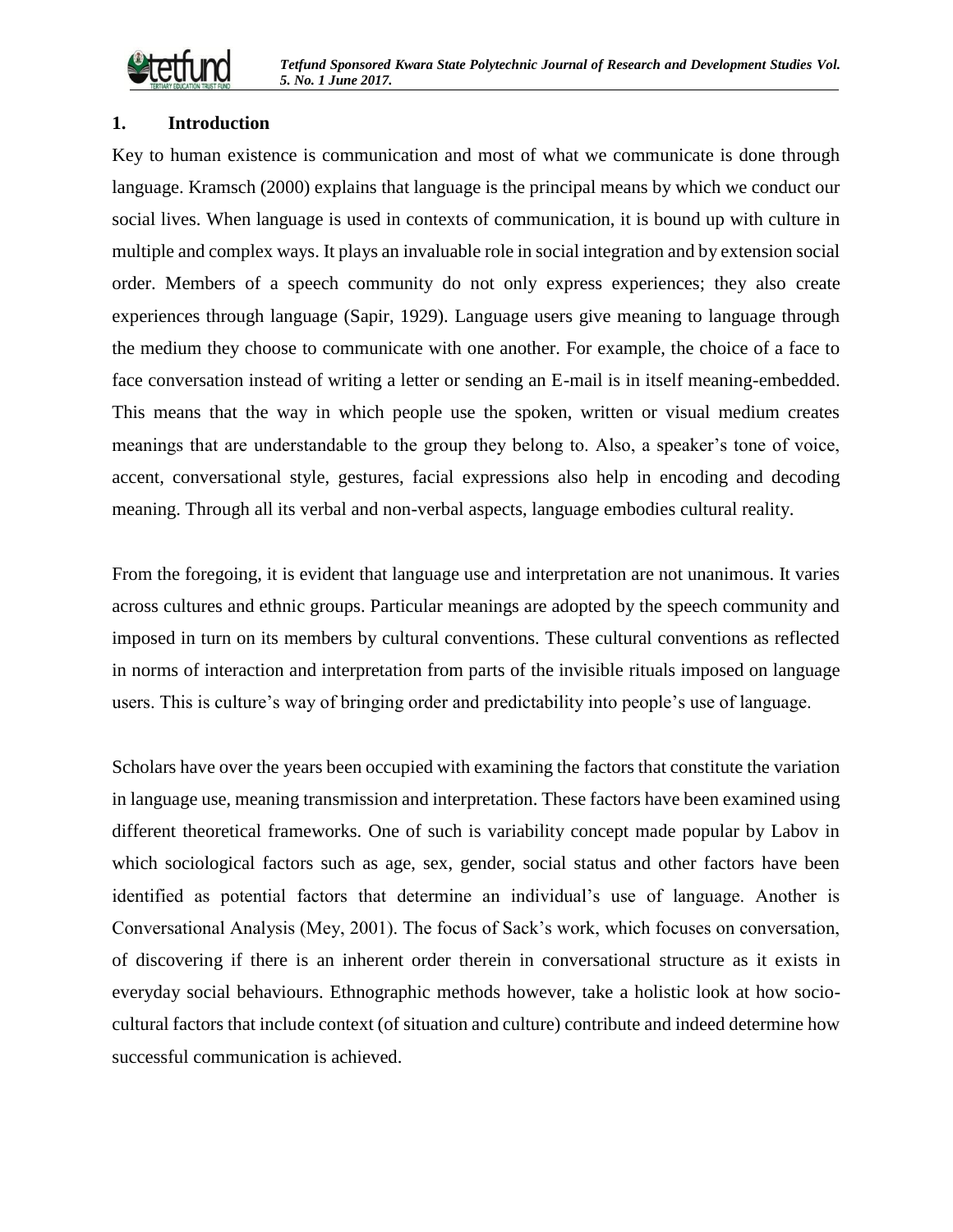The Igbos occupy what is known as the Eastern part of Nigeria that include Abia, Imo, Enugu, Anambra and Ebonyi states. They also occupy some part of Delta state. They speak the Igbo language which is derived from a group of languages commonly found in West Africa, the Kwa languages. Although there are many dialects of the language, they are mutually intelligible. It is based a lot on pitch, vocal infections and context when defining the meaning of a word. A single word can have numerous meanings depending on these factors. Idioms and proverbs play an important role in the Igbo language. Anyone who does not use them in speech is considered a novice at speaking the language. Ideh however notes that

Proverb is for both sexes but there are some restrictions on Women's use of proverbs among Igbo… a woman is allowed to Use proverbs when she is in the midst of other women or Younger men but not in the midst of elderly men (2005:58)

The village life for the Igbo people is like many other villages in Africa, but still unique in an Igbo way. Igbos lives in villages that have anywhere from a few hundred to a few thousand people comprised of numerous extended families. A very interesting thing about these villages is that there is no single ruler or king that controls the community like we have in Yoruba culture. Decisions are made by including almost everyone in the village. There are established institutions such as council of elders (a group based on age), men's associations, youth association, women's associations and secret societies. The Igbos simultaneously emphasizes individual actions and community living. The Igbos is profoundly religious. These polytheistic people worship many gods. They believe that there are three levels of divine beings: the highest level is the supreme god or "Chukwu". Underneath Chukwu are lesser gods called "Umuagbara", and under these are the "NdiIchie," the spirits of dead people (the ancestors).

The Igbos also believes in reincarnation. They see death as a transient phase between life and the spirit world. When someone dies, he or she starts a new life in the spirit world. After a time in the spirit world, a dead person would be reborn as a new person and the cycle would continue. Each village has priests and priestesses who help in all spiritual matters, conducting ceremonies and rituals. And since the Igbos believe that everything in life is controlled by higher powers, there are also diviners in a village that attempt to predict the future.Many of the Igbos are now educated and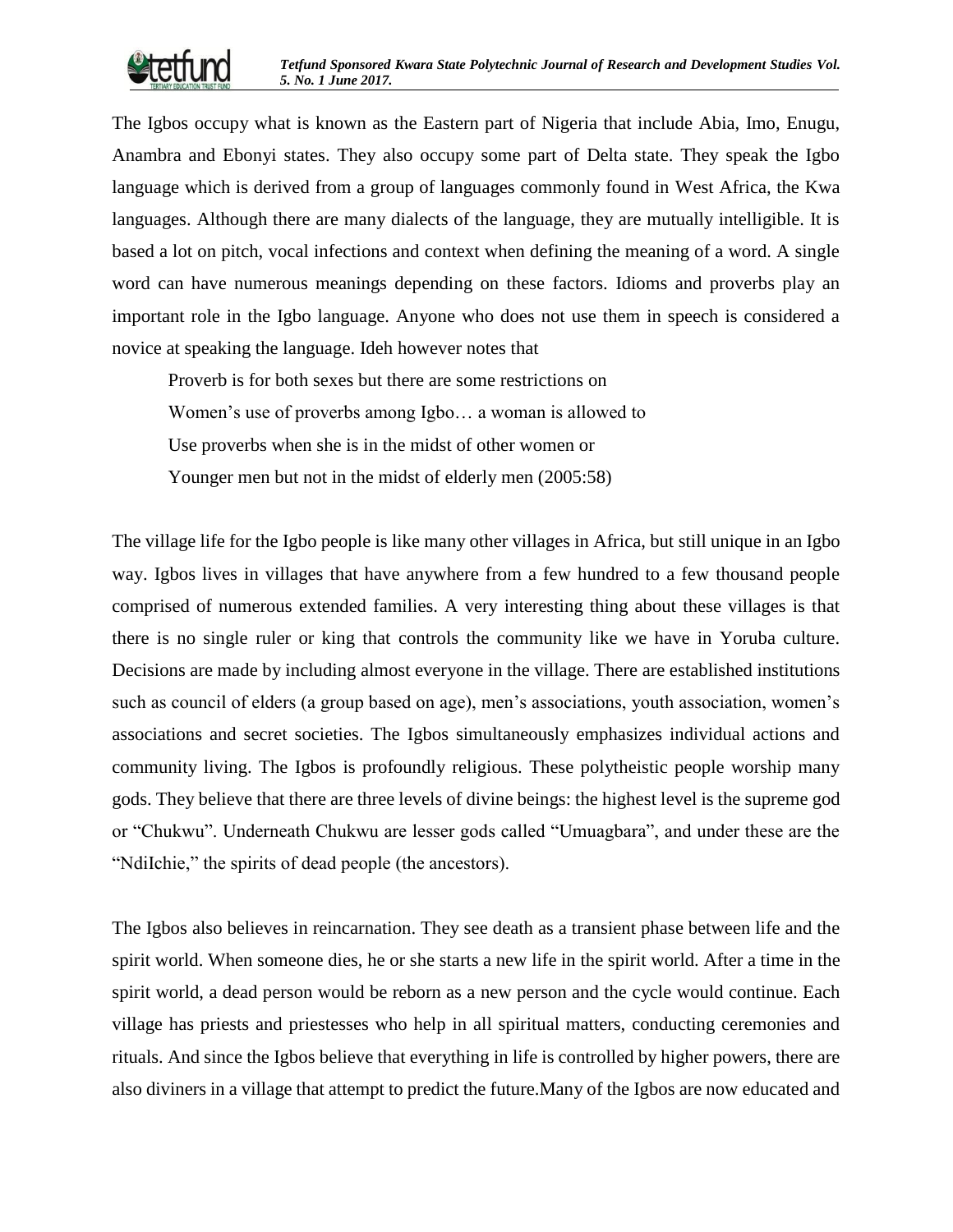

are gradually losing their proficiency in Igbo language. Igboanusi asserts that "in Igbo society, it appears that the more educated a person is, the less fluent he is in Igbo. On the contrary, the less educated a person, the more competent he is in the use of Igbo" (1990:14), and consequently the more conscious of the Igbo culture.

# **2. Research Methodology**

Data for this study are excerpts of interactions taken from ChimamandaNgoziAdichie's*Half of a Yellow Sun*, published in 2006. Interactions are selected based on some peculiar features that are relevant to this study. They are classified into speech events for easy analysis. The text is specifically selected because it is a novel that is rich in elements of a particular culture; the Igbo culture and the characters' language use reflects the unspoken rules of interaction that is part of the Igbo culture. Data are analyzed within the framework of ethnology of communication particularly Hymes' Ethnography of SPEAKING model (1962, 1964, 1972).

Information about the Igbo culture and language use is got from intensive reading of materials on the Igbo culture and language-use within the culture. Being an ethnographic analysis, observation and interview procedures are adopted in establishing the structuring of speech interactions.

#### **3. Theoretical Framework**

Ethnography of communicating is the study of the place of language in culture and society. It is an approach, a perspective and a method to and in the study of culturally distinctive means and meaning of communication. Ethnography of communication conceptualizes communication as a continuous flow of information, rather than as a segmental exchange of messages. Philipsen (1975) says that ethnography of communication can be used as a means by which to study the interactions among members of a specific culture or "speech community". Ethnography according to Hymes (1974) is the offspring of anthropology and linguistics and it is the study of the speech behavior of a verbal community. Speech according to Wardhaugh (2006) is used in different ways among different groups of people with each group having its own norms of linguistic behavior. Anthropology however contributes to several under-developed intellectual areas involving speech and the one that is general and central to anthropological study of behavior is the ethnography of SPEAKING. The ethnography of SPEAKING according to Hymes (1974) is concerned with the situation and uses, the patterns and functions of speaking as an activity in its own right.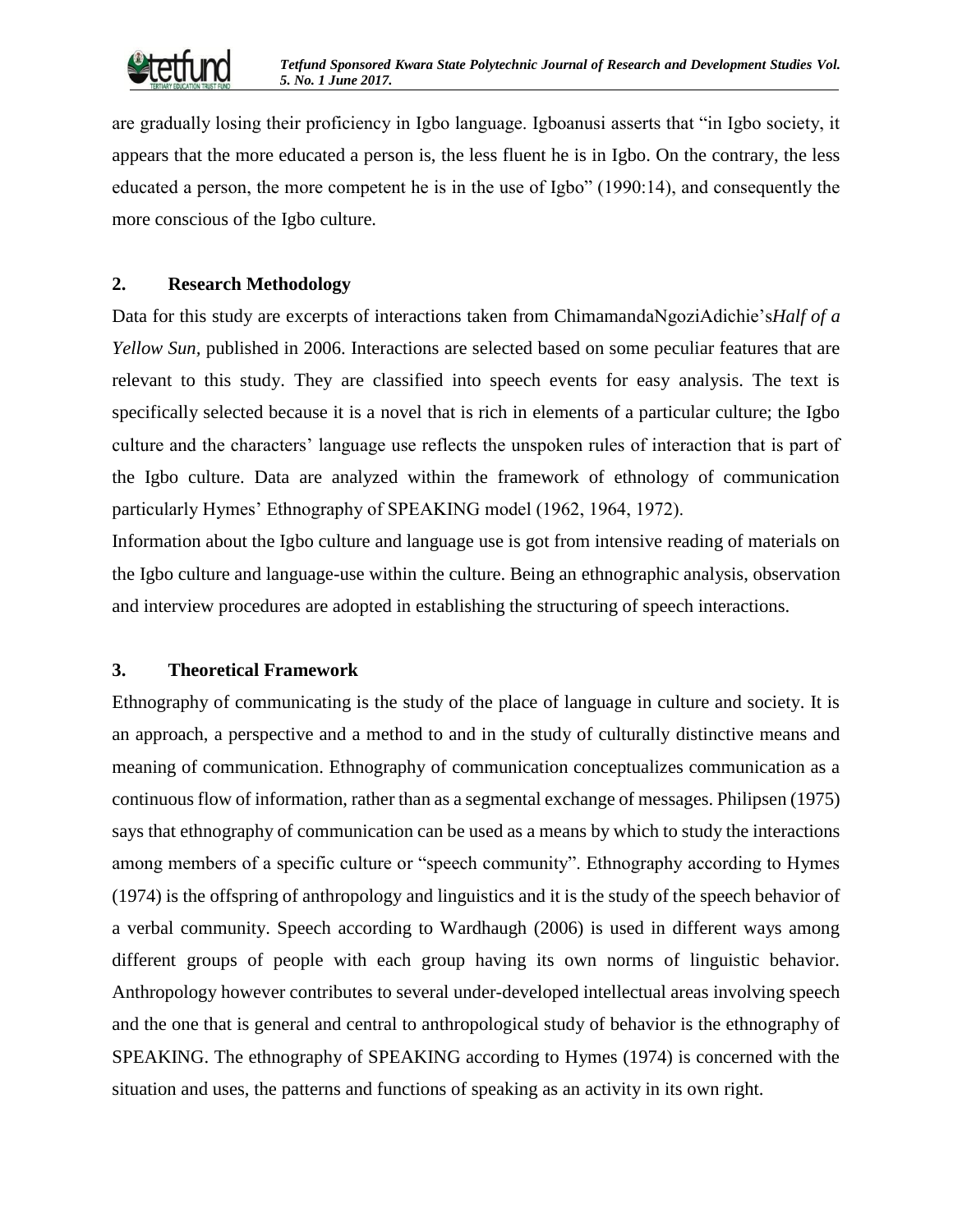

How societies use speech or talk is derived entirely from the norms we have internalized or the norms of others with which we have become familiar. A child learns different ways of speaking in different societies. This learning could be facilitated by (1) Psychological motivations: that is, a child must be seen and not heard while some have been trained to talk from youth. (2) Upbringing: this has to do with social or cognitive consequences to 'the way one learns to speak'. Different ethnic and social groups in the same society exhibit different ways of speaking. This is due to the fact that there are special occasions and special places for certain kinds of speech. Examples are classroom, engagement ceremony, naming ceremony, funeral ceremony and so on.

Sometimes, an activity defined as speaking by one group may be defined as something else by another. These differences lead to the comparative study of the differential involvement of speaking in the structure and behavior within different groups. In one sense, a comparative ethnography of SPEAKING is but one kind of comparative study of the utilization of cultural resources. Not all behavior is communicative and not all communication is linguistic (and linguistic means include more than speech). The allocation of communication among behavior setting differs from group to group.

Every group has its "speech economy". Speech economy has three aspects, they are: speech events, the constituent factors of speech events and the functions of speech. Speech events could be of different classes. Some classes are sermon, inaugural address, pledge of allegiance and so forth. Other classes are suggested by colloquial expressions such as heart-heart talk, sales talk, talk manto-man, woman's talk, bull session, chat, polite conversation, chatter (of a team) and so on.

Any speech event can be seen as comprising several components and the several analyses of these is a major aspect of ethnography of SPEAKING. Hymes uses the acronym SPEAKING for easy understanding of the concept:

**S** stands for the Setting and Scene of speech, that is, the real circumstances in which a speech event takes place. It may refer to the psychological setting or the cultural definition of social situation. The important aspect of settings is the time and place in which people interact and the influence of these aspects on the kind of communication that may occur (or whether communication is permitted at all). In different times and places the quality and quantity of the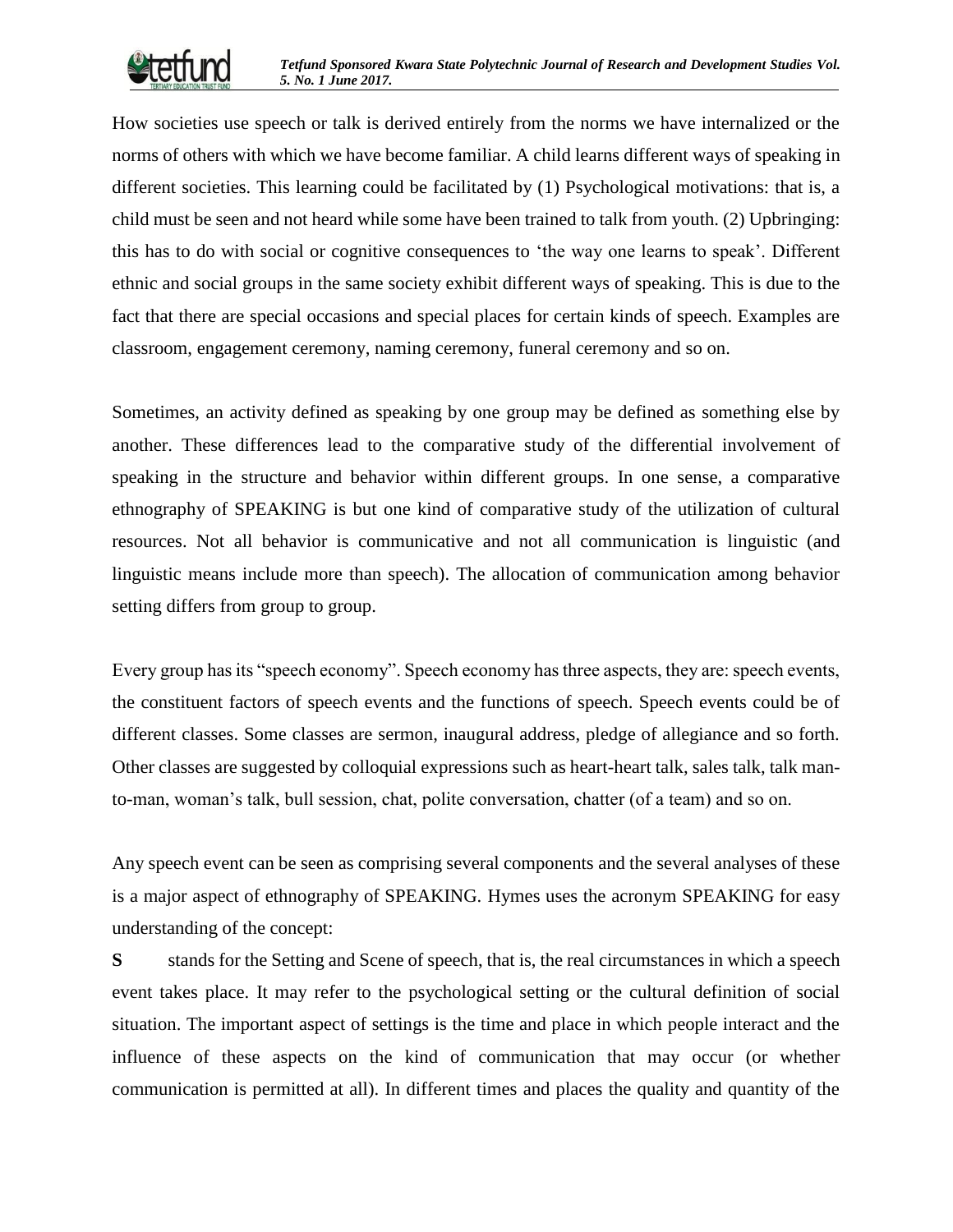language we use will be subject to social evaluation and sanction. The extent of which people recognize, submit to, or defy these sanctions is an important factor in any study of contextual ideology.

**P** stands for Participants, various combination of speakers/listeners, addressor/addressee or sender/receiver. Normally, a single person acts as sender or addresser.

**E** stands for Ends, that is, the conventionally recognized and expected outcomes of an exchange as well as the personal goals that participants seek to accomplish on particular occasions.

**A** stands for Act sequence, that is the actual form and content of what is said: the precise words used, how they are used and the relationship of what is said to the actual topic at hand.

**K** stands for Key, that is the tone, manner of spirits in which a particular message is encoded: light hearted, serious, precise, pedantic, mocking, sarcastic or pompous.

**I** stand for Instrumentalities, that is, the choice of channel. This could be oral, written or sign. Instrumentalities also include the actual forms of the speech used as language, that is, the dialect or register chosen.

**N** stand for Norms of interaction and interpretation, that is, the specific behaviors and properties that are attached to speaking as well as how these may be viewed by someone who does not share them, for instance: loudness, silence and gaze return.

**G** stand for Genre, the clearly demarcated types of utterance. Such types include poem, proverbs, prayers, sermons, lectures and editorials.

Evidently, when speaking goes wrong, that failure is often explainable in terms of some neglect of one or more of the above mentioned factors.What Hymes offers us in his SPEAKING formula is a very necessary reminder that talk is a complex activity and that any particular bit of talk is actually a piece of 'skilled work'. it is skilled in the sense that if it is to be successful, the speaker must reveal sensibility to and an awareness of all of the eight factors outlined above. Speakers and listeners must also go to work to see that nothing goes wrong. When speaking does go wrong, as it sometime does, that going is often describable in terms of some neglect of one or more factors.

#### **4. Data Presentation and Analysis**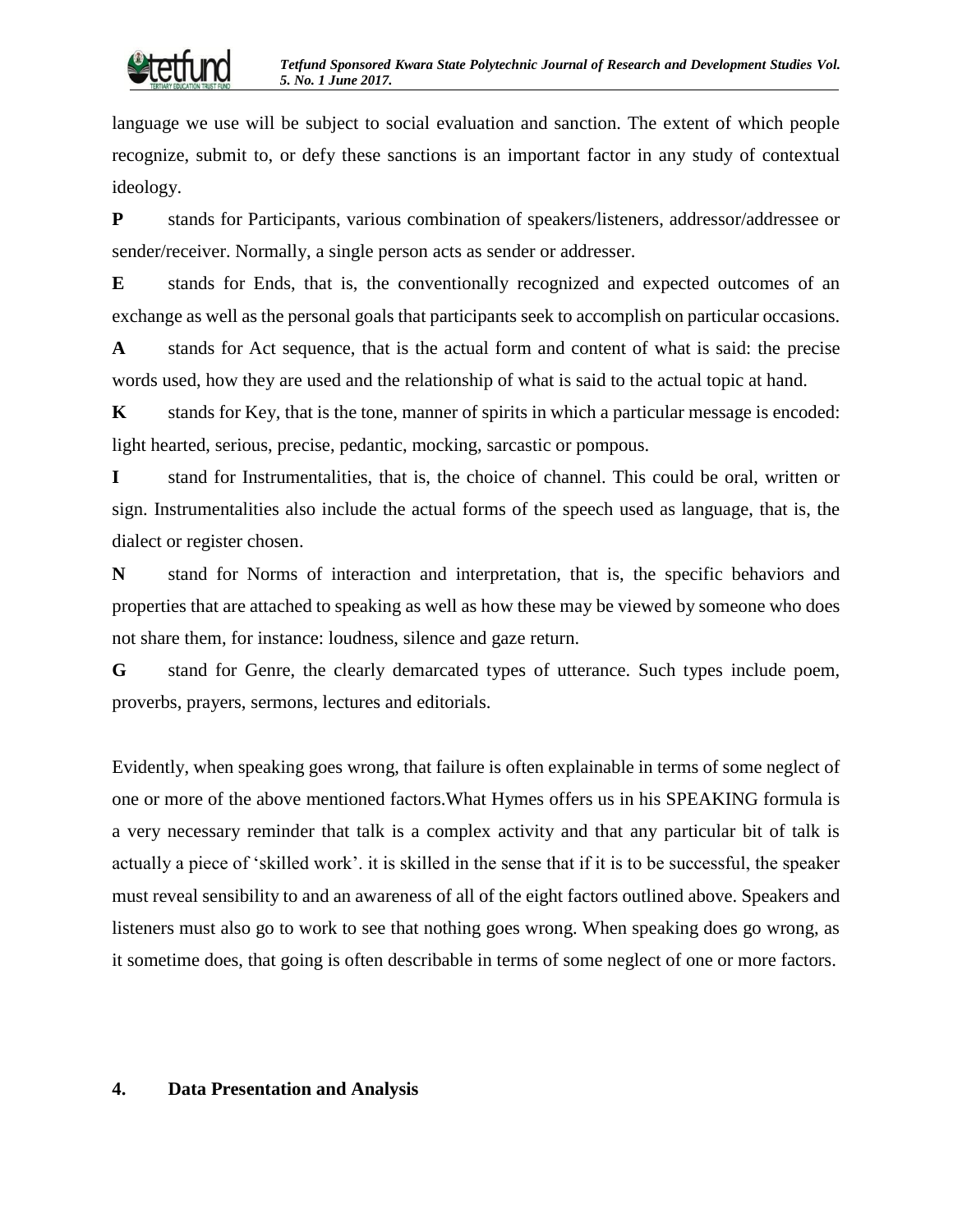

The novel *Half of a Yellow Sun* is rich in Igbo culture orientation and characters that possess from little to much of Igbo traits. Adichie in this novel, majorly narrates the events that happened during the Nigerian-Biafran War that took place between 1967 and 1970. She skillfully introduces us to the financial world where her characters live but she recount the probable experiences of some Igbo people during the war. The major characters: Odenigbo, Olanna, Ugwu, Kainene and Richard each narrate their experiences, as in what happened to them directly or what they witness happen to others. Olanna and Kainene are the twin daughters Chief and Mrs. Ozobia. They are both trained overseas and have returned to Nigeria in the early 1960s. Olanna is the more beautiful, the more cool-headed and the more admired of the two while Kainene is known for her brazenness and astuteness. Olanna falls in love with Odenigbo, a university lecturer at the university in Nsukka. Odenigbo is an activist of the nationalist ideology. He believes that an end must come to the European imposition on Nigeria and to achieve this there must be a revolution. Ugwu, a young teenager who was brought from the village to serve Odenigbo was always a quiet listener at the various meeting of the university intellectuals that hold at Odenigbo's house. Ugwu is ambitious, courageous, scholarly, unassuming, intuitive and resourceful. He is never complaining and he makes good of the opportunities presented him by his stay with his master. He was deeply involved in the war as he is forcefully conscripted into the Biafra army as a child soldier. In fact, he constitutes the main character around which the story revolves. Richard is the Briton that was unfortunate to find himself in the mix of things during the war period as a result of his decision to stay back because of his love for Kainene. This novel captures the ills that come along with war; the destruction, hunger, loss of lives, loss of resources and hunger. It makes of children soldiers; it makes of adult criminals; even when it is over it is never really over because it leaves behind devastation and so much psychological effects.

For the purpose of this work, we shall particularly focus on utterance sequences that are of particular interest as regards the participants involved, the setting of the speech events and the purpose of the speech events that is able to influence or dictate the various linguistic choices the characters have opted for. We shall also concentrate on tone and manner in which an act or event is performed as well as on how the choice of channel; whether written or spoken displays the communicative competence of the speaker(s). This is in a final attempt to see how well the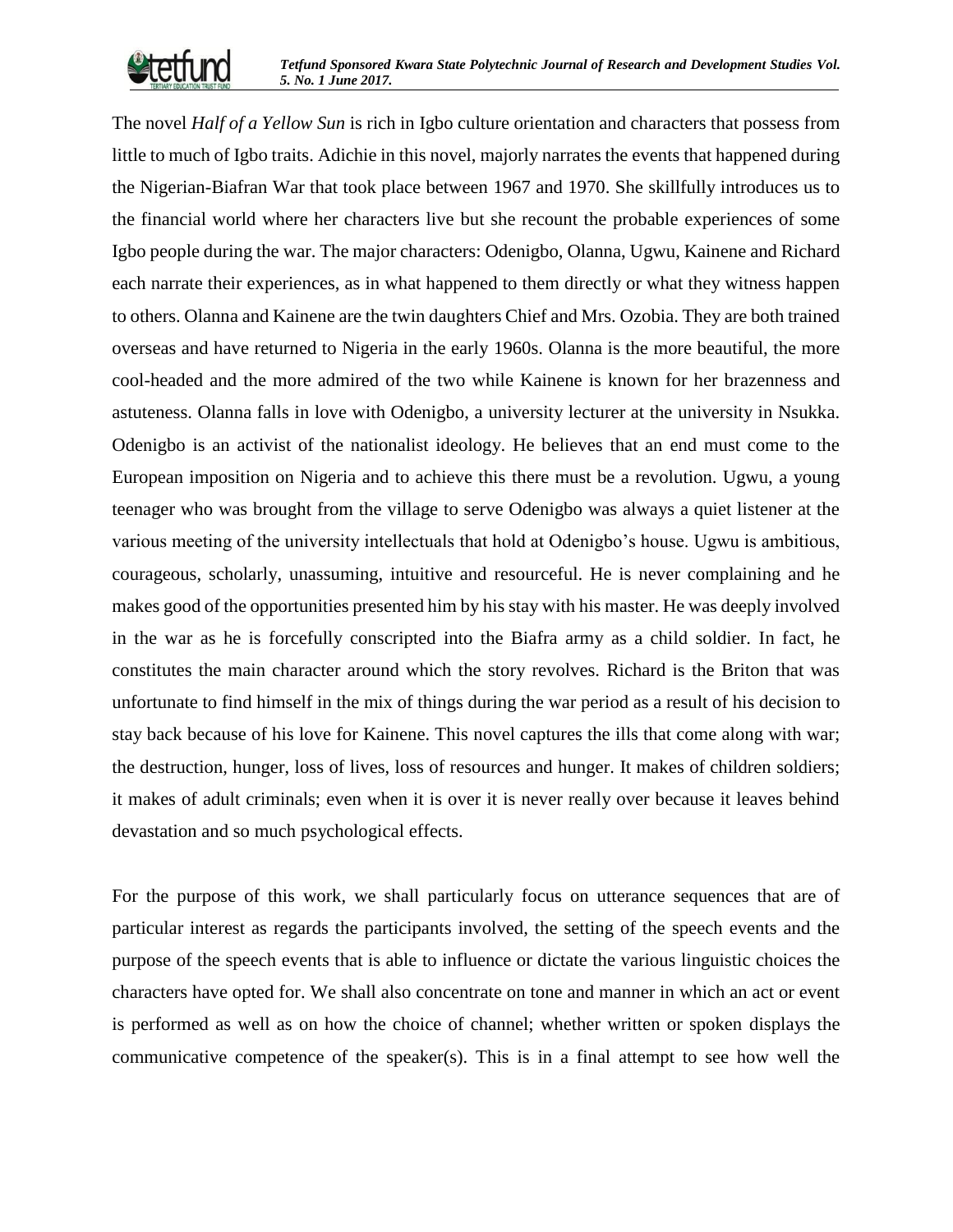

linguistic code of conduct amidst the Igbos has been observed by Adichie's characters. The conversation sequences selected are those that are of particular interest and relevance to the work.

In every society, there is social stratification. The Igbo society also shares this characteristic. This is particularly evident in the relationship that exists between Ugwu (the house boy) and Odenigbo (master). They met for the first time in Odenigbo's house. Ugwu is brought on Odenigbo's request by his aunty from the village. Hitherto, Ugwu is uneducated and has not had much of city life. At their first meeting, this conversational exchange ensued:

# **Excerpt 1**

- 1. Master: *Keduafagi*(Ugwu stood up)
- 2. Master: What's your name?
- 3. Ugwu: Ugwusah
- 4. Master: Ugwu. And you've come from Obukpa?
- 5. Ugwu: From Opi, sah
- 6. Master: You could be anything from twelve to thirteen, thirteen probably
- 7. Ugwu: Yes sah
- 8. Master:U*gwu,* go to the kitchen; there must be something you can eat in the fridge
- 9. Ugwu: yes sah (p 5)

From the above interaction, language is used as a social tool of master-subordinate marker. In the Igbo culture as it is the case in many world cultures, the superior initiates the conversation. Here the opening utterance is a question. This is performing the act of request for information and is at the same time a demand for answer. Ugwu in response stood up. This reaction of Ugwu's here reflects reverence or kind of fear. Sequence (4) is another question that is pre-emptive; already suggesting possible options. This is an act to further ground his (Odenigbo's) superiority especially where Ugwu himself cannot replicate the demand for knowledge. This is also repeated in sequence (6). This continual use of pre-emptive question is an attempt to assert his superiority. The continual injection of 'sah' (3, 5, 7, 9), is indicative of the norm of the culture requirement. Since the Igbos does not genuflect or prostrate, the 'sah' interjection is a viable means of (i) asserting his master's superiority and (ii) accepting and displaying his subordination to him. With the lexical item, Ugwu reflects respect and reverence for Odenigbo even to the point of confirming his master's opinion of his age (6, 7).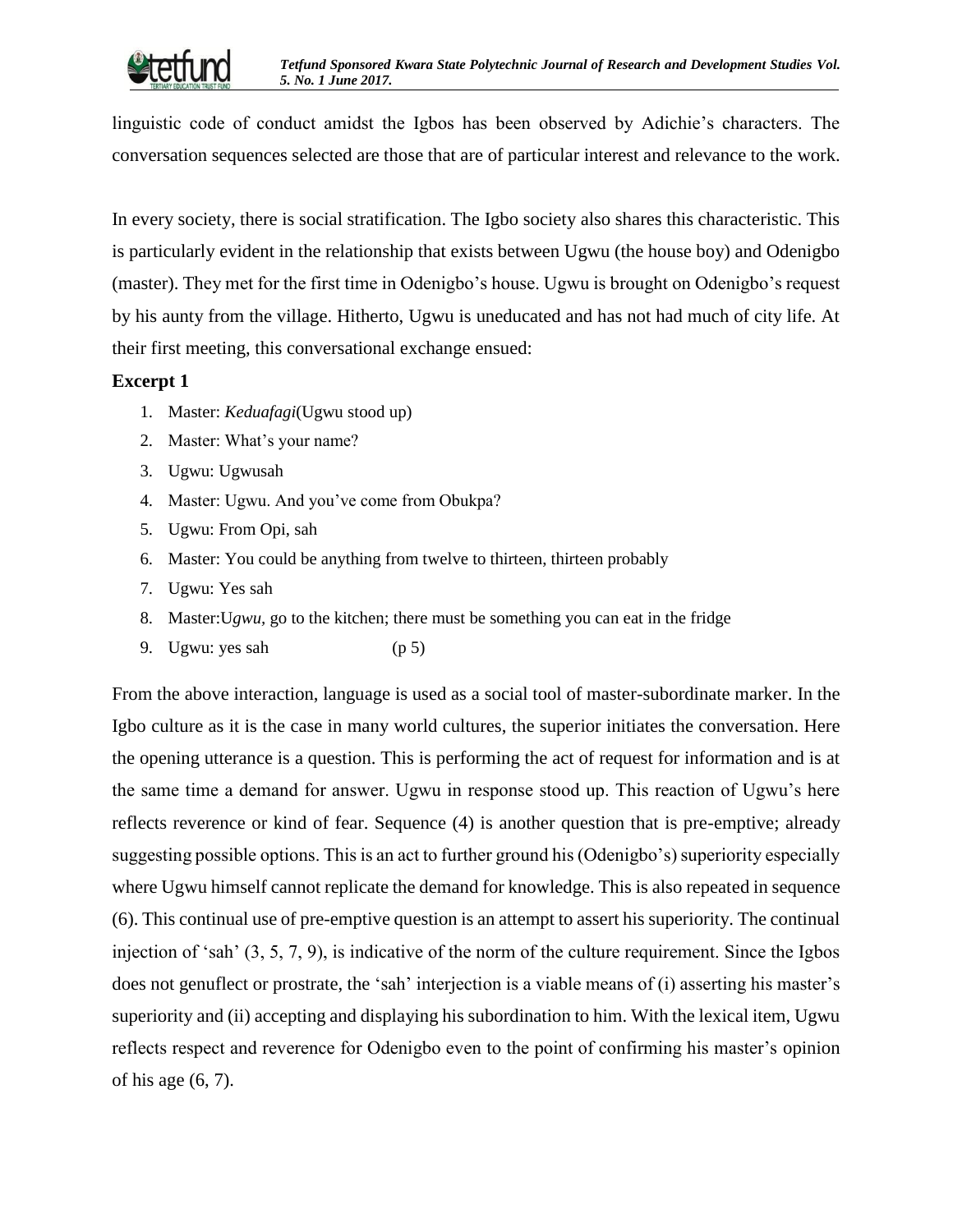

Odenigbo's choice for Igbo instead of English here can be conditioned by the person of Ugwu who has limited education and consequently a minimal proficiency in the English language. It could also be a means of showing oneness, because he is an Igbo man himself (Igboanusi 1991:12).However, we notice an oddity in the exchange below. This event also takes place in Odenigbo's house. Ugwu, while trying to arrange the house, notices the need for another shelf. He calls the attention of his master to this who in turn promises to inform the university department in charge of such matters.

# **Excerpt 2**

- Odenigbo (Ode): I will speak to somebody at the works department
- Ugwu: Yes sah
- Ode: Odenigbo. Call me Odenigbo
- Ugwu: Sah
- Ode: My name is not sah. Call me Odenigbo
- Ugwu: Sah
- Ode: Odenigbo will always be my name. Sir is arbitrary. You could be the sir tomorrow.
- Ugwu: Yes sah-Odenigbo

The request in (3) is considered quite unusual and tends towards abnormality. The immediate paralinguistic cue of "Ugwu stared at him doubtfully" (p.13) gives this impression. Amidst the Igbos, it is not usual for someone of Odenigbo's status to be addressed by name by someone of a lower social status. It is even odder when the request to so address is coming from such a person himself. Ugwu being the voice of Igbo traditional consciousness in the book remarks that he "really preferred sah, the crisp power behind the word" (p.13). For Ugwu, it is like his master is trying to cede his power. Such an action is however accounted for by Igboanusi who explains that "the educated Igbos are greatly influenced by the Western culture and civilization" (1990:12). Odenigbo on the other hand sees 'sir' as a transient or irrelevant horrific that has become common place and has lost its appeal to him (sequence 7). It is also an attempt to avoid the conferment on an air of unintended formality between him and his houseboy.

While it is an act that does not conform to the Igbo culture, Odenigbo perceives it as appropriate because of his level of education (a university professor) and his personal ideology (Marxist). Based on the mutual Contextual Beliefs (MCBs) between the participants, that such a request (to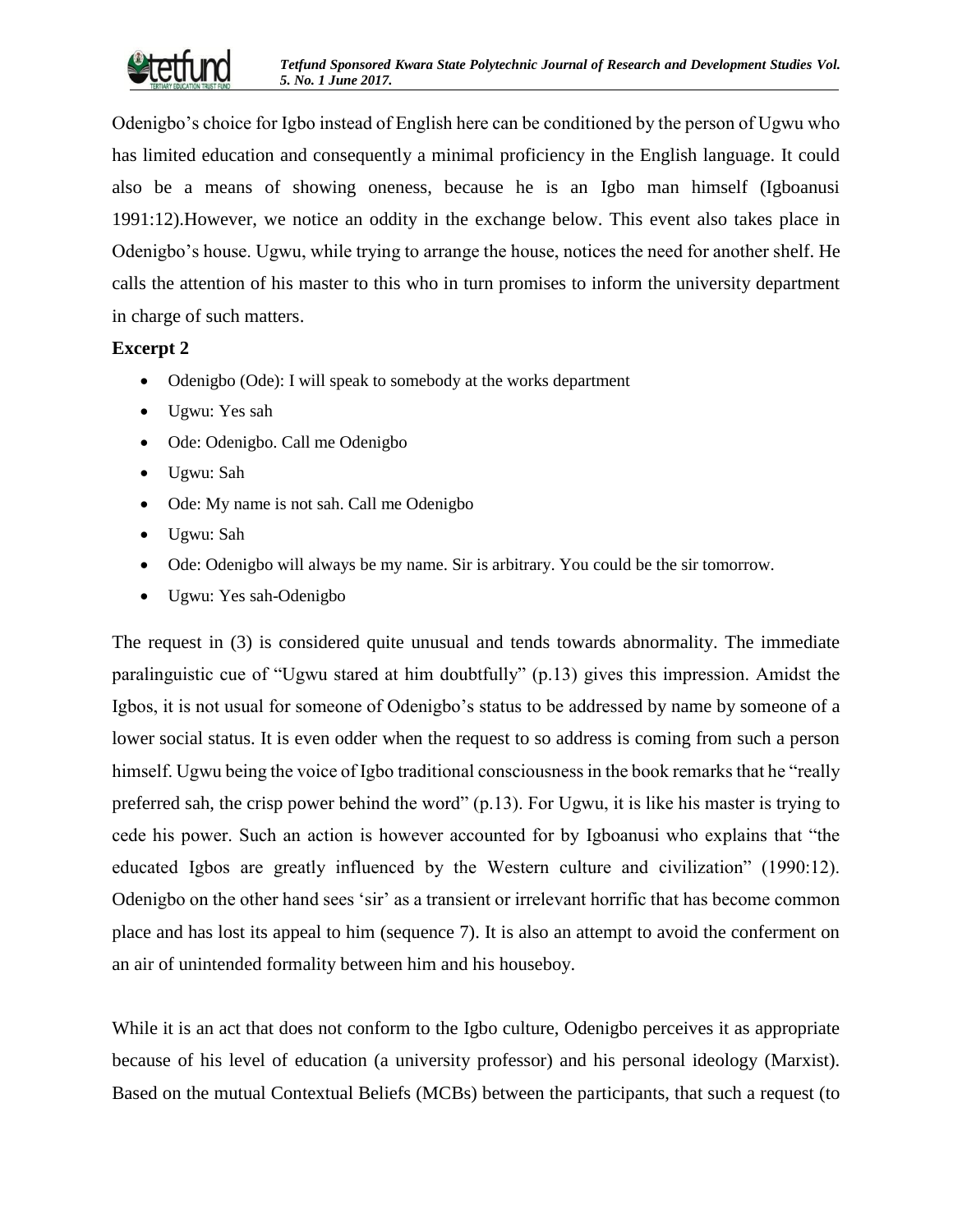

be addressed by first name by his houseboy) is unacceptable in the Igbo culture, Odenigbo is compelled to explain himself (7). In some other situation, this self explanation and justification would have been considered odd and unnecessary.

#### **Discussion Speech Event**

Another conversation of interest is below. This speech event takes place in Odenigbo's sitting room with other learned colleagues including Dr. Patel, an Indian scholar; Professor Ezeka; Okeoma the poet; Miss Adebayo a co-lecturer at the University, and Odenigbo himself. This people are known to meet from time to time especially in the evenings to discuss whatever matter takes their fancy. They discuss issues ranging from education, international matters to arts; issues of nationalism, racism and neo-colonialism, however, take the centre stage.

#### **Excerpt 3**

- 1. Ezeka: We should have a bigger pan-African response to what is happening in the American South really
- 2. Ode: you know, the Africanism is fundamentally a European notion
- 3. Ezeka: You are digressing
- 4. Adebayo: May be it is European notion but in the bigger picture we are all one race
- 5. Ode: What bigger picture…can you see that we are not all alike, except to white eyes?
- 6. Adebayo: Of course we are all alike, we all have white oppression in common…
- 7. **Ode**: Of course… but my point is that the only authentic identity for the African is the tribe… I am Igbo before the white man came.
- 8. **Ezeka**: But you became aware that you were Igbo because of the white man.
- 9. **Ode**: The pan-Igbo idea existed long before the white man. Go and ask elders in your village about your history.
- 10. **Adebayo**: The problem is that Odenigbo is a hopeless tribalist, we need to keep him quiet (p 18- 19)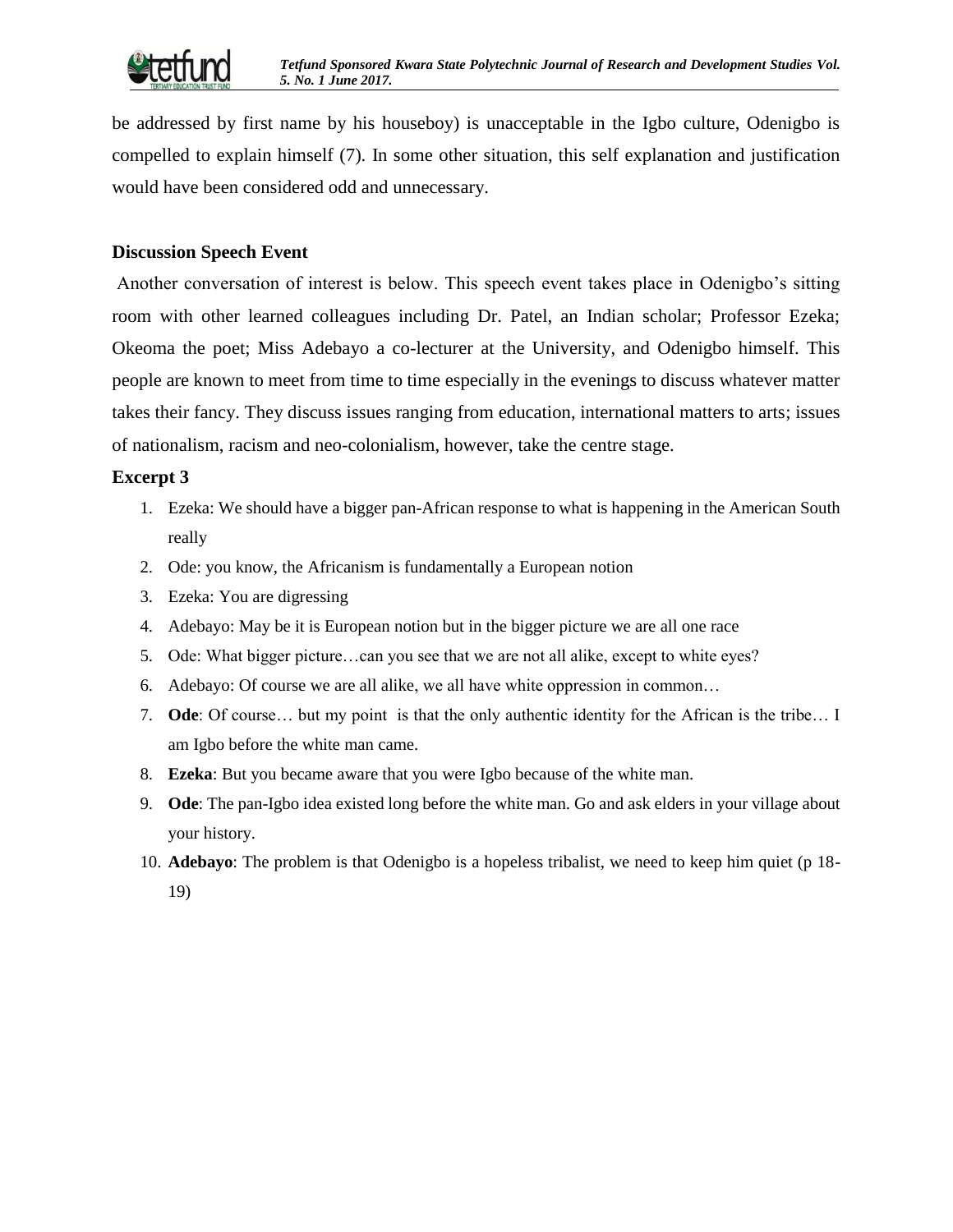

The first thing that is easily noticeable in this speech event is the recurrence of the turns taken by Odenigbo. Turn-taking here is not equally distributed among the participants. Odenigbo being the host is expected to moderate and to keep the conversation flowing, this is usually required of a host in most cultures of which Igbo is not an exception. Following this cultural tendency, Odenigbo's contributions dominate the conversation. This is not necessarily an attempt to also dominate the other participants, but rather an effort at fulfilling cultural demands**.**

Noticeable also is the use of 'pure' English and the Standard Variety at that. This could be accounted for by considering the genre of the conversation, which is an intellectual discussion. The topics of discussions are mostly around political issues and issues of ethnic consciousness. Some of the words that will appropriately convey messages and emotions might not be easily accessible in Igbo and this will necessitate an option for English Language as an instrument of communication could be used to exclude or include other people. Taking cognizance of the composition of the participants, we discover a non-Igbo speaker in the person of Miss Adebayo. Thus the use of Igbo in this speech event will be sacrifice mutual intelligibility. Moreover, a deliberate action only aggravates the mutual suspicion that already exists among the various ethnic groups. Therefore, in order to form a speech community – "[a] group which shares both linguistic resources and rules for interaction and interpretation" (Couthhard 1985:35) – that will ensure successful communication as required by the context, the choice of language is influenced.

In the Igbo culture, "a woman wanting to address the audience should do so in a subtle, submissive voice and greet them in such a manner" (Ideh 2005:9). Ideh further notes that a woman's speech is expected to provide an enabling environment for the man to show his dominance (2005:10). This is however not the case with Miss Adebayo. Her not being Igbo is betrayed not only in her name and the language she speaks (p.19) but also in the way she carries through a conversation. Ugwu describes her as the loudest in the group and further explains that "he did not like the way her voice rose above master's in the living room, challenging and arguing" (p.19). She does the abominable when "she got up laughing and went over to master and pressed his lips close together". (p.21). as the Igbo consciousness in the novel, Ugwu is startled because he is aware of the way a woman is supposed to behave, even linguistically and "he often fought urge to raise his own voice from behind the kitchen door and tell her to shut up especially when she called master a sophist" (p19-20). It will be important here to point out that this behavior of Miss Adebayo's is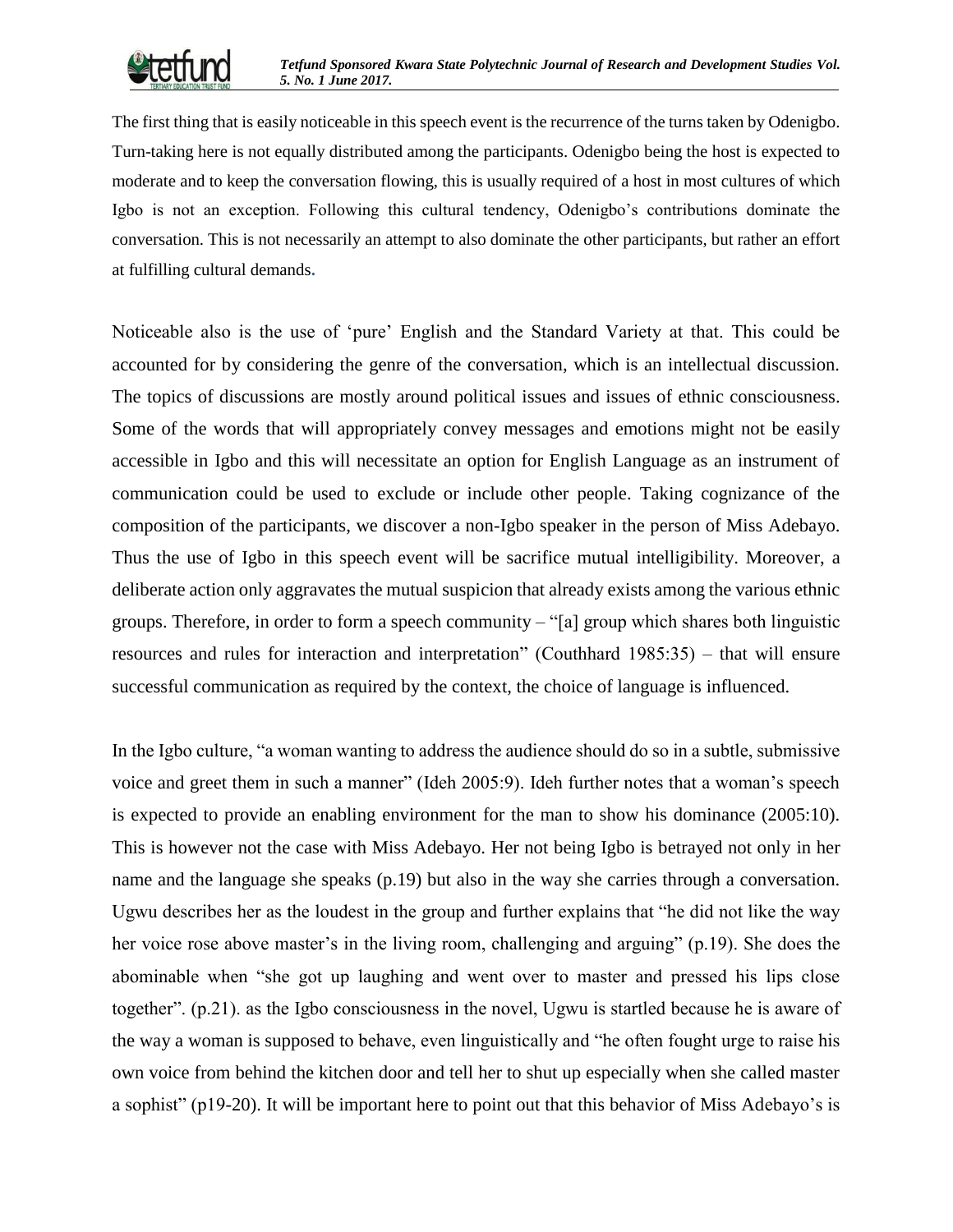

not necessarily acceptable in the Yoruba culture to which she belongs. On the contrary, it is an indication of the tenson that exists between her and Odenigbo as well as a way of lightening up the tensed mood. This behavior is acceptable in this particular setting and does not appear abnormal to anyone else except Ugwu.

# **Introductory Speech Events**

Meeting people and greeting them is a fundamental part of the Igbo culture. Ogunsiji and Osundina (2005) assert that although greetings are universal in one form or the other to all speech communities, there are peculiarities which make the greeting forms of one speech communities significantly different from that of others. When people meet for the first time in a day, or after a long period of time, or for the first time in a lifetime, before any conversation ensues, greeting is introduced. Oke (2009: 154) observes that "the societal norms in form of conventions and rules of social and speech behavior (linguistic and paralinguistic cues) have to be strictly observed in greeting conversational interaction". The first instance of greeting to be cited is set in Odenigbo's house where his friends have converged for their usual meetings and Olanna, his girlfriend, who has just arrived and has never met any of these people has to be introduced.

# **Excerpt 4**

- Ode: My Friends, my friends, this finally is Olanna
- Adebayo: How are you?
- Olanna: I'm well. You must be Lara Adebayo.
- Adebayo: Yes, He did not tell us that you were illogically pretty.
- Olanna: I will take that as a compliment
- Okeoma: I'm Okeoma, I thought odenigbo's girlfriend was a human, he didn't say you were a water marmaid.
- Dr. Patel: Very nice to see you finally.

The sequence of turns is informal since the setting demands an informal type of introduction and acknowledgment. The acknowledgements are mostly cordial and complementary. Even Dr. Ezeka, that was not reported to have said anything, responded by shaking Olanna's hand. Where such introduction is made and it is shunned, hostility would have been detected. If Olanna had just joined in the conversation, it would have been considered very rude. The norm here is that whoever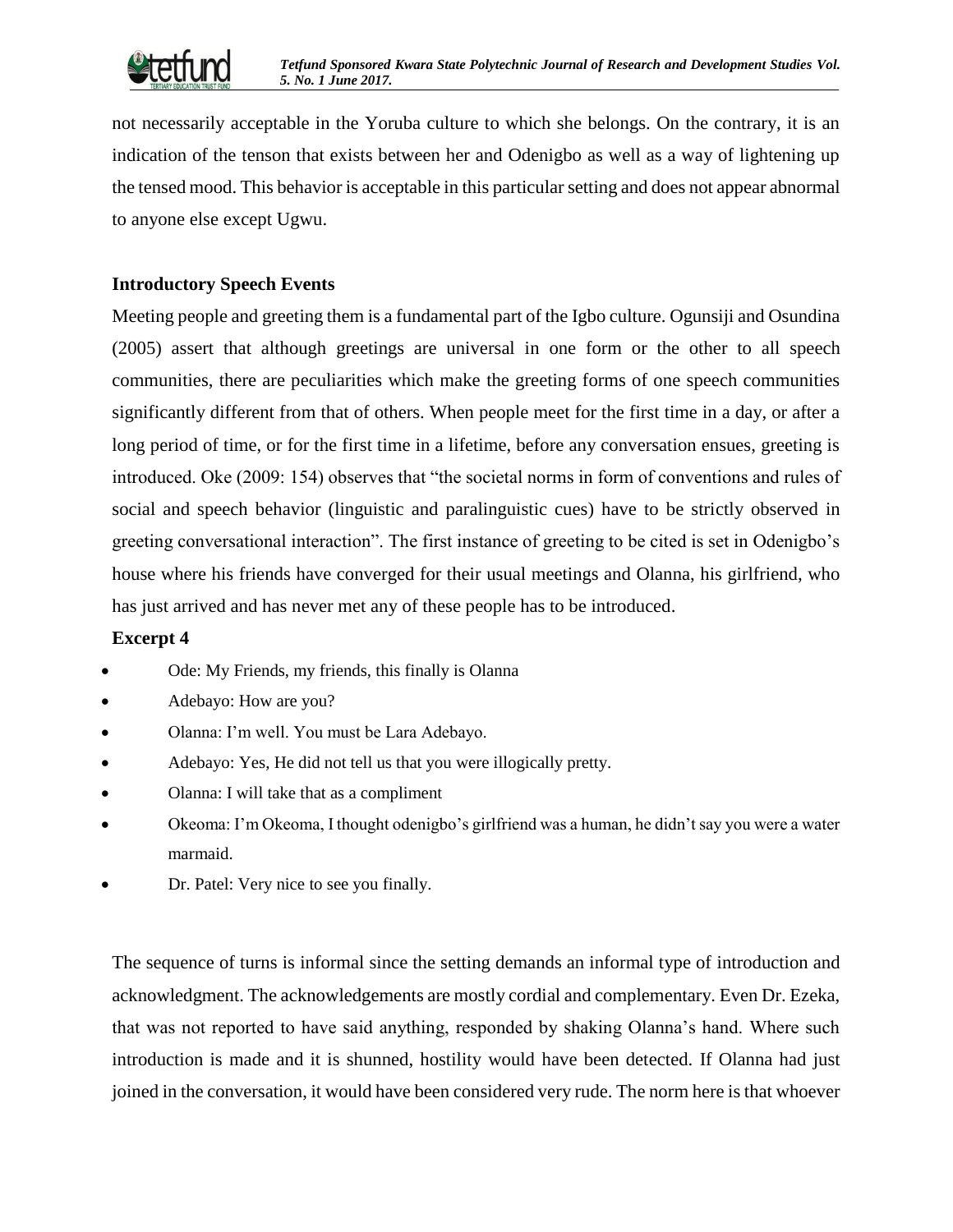

is part of the group through whom the newcomer is coming, is obligated to do the introduction. It would be totally unacceptable if Olanna had introduced herself. By so doing she would not have received the warmth and welcome she did because such an action is unacceptable. Worthy of note is also the fact that a level of cordiality ensued immediately. This usually happens when the newcomer and the set of people to be met already have some background information about one another. A feeling of familiarity would have developed while the actual meeting only reinforce this familiarity. In the light of this, it becomes easy for Olanna to join in the subsequent discussion since a sense of belonging had already been established in the welcome.

The second instance of greeting noted is between Kainene, a daughter of a wealthy man and master's degree holder from London; Richard, a writer; and Susan, a Briton, working with the British council. They all meet for the first time at a party where both the wealthy Nigerians and the resident Britons were in attendance. The person presiding over this interaction is a friend of Susan's. Richard has been introduced to other Whites in such an exchange as exemplified below. Susan: This is Richard Churchill

Richard: (shake hands and quip) "No relation of Sir Winston's I'm afraid, or might have turned out a little cleverer." (p 56).

When he meets Kainene, after having meet several whites who laughed at his jokes, this sequence of conversation ensued.

# **Excerpt 5**

- 1. Susan's friend: This KaineneOzobia, Chief Ozobia's daughter. Kainene just got her master's from London. Kainene, this is susan Grenville-Pittus, from British Council and this is Richard Churchill.
- 2. Susan: How do you do?
- 3. Richard: Hello, I'm no relation of Sir Winston's I'm afraid or might have turned out a little cleverer.
- 4. Kainenne: How funny

To begin with, there is a change in participants here as well as the setting. This is a very formal occasion where the people being introduced knew nothing about one another prior to this time.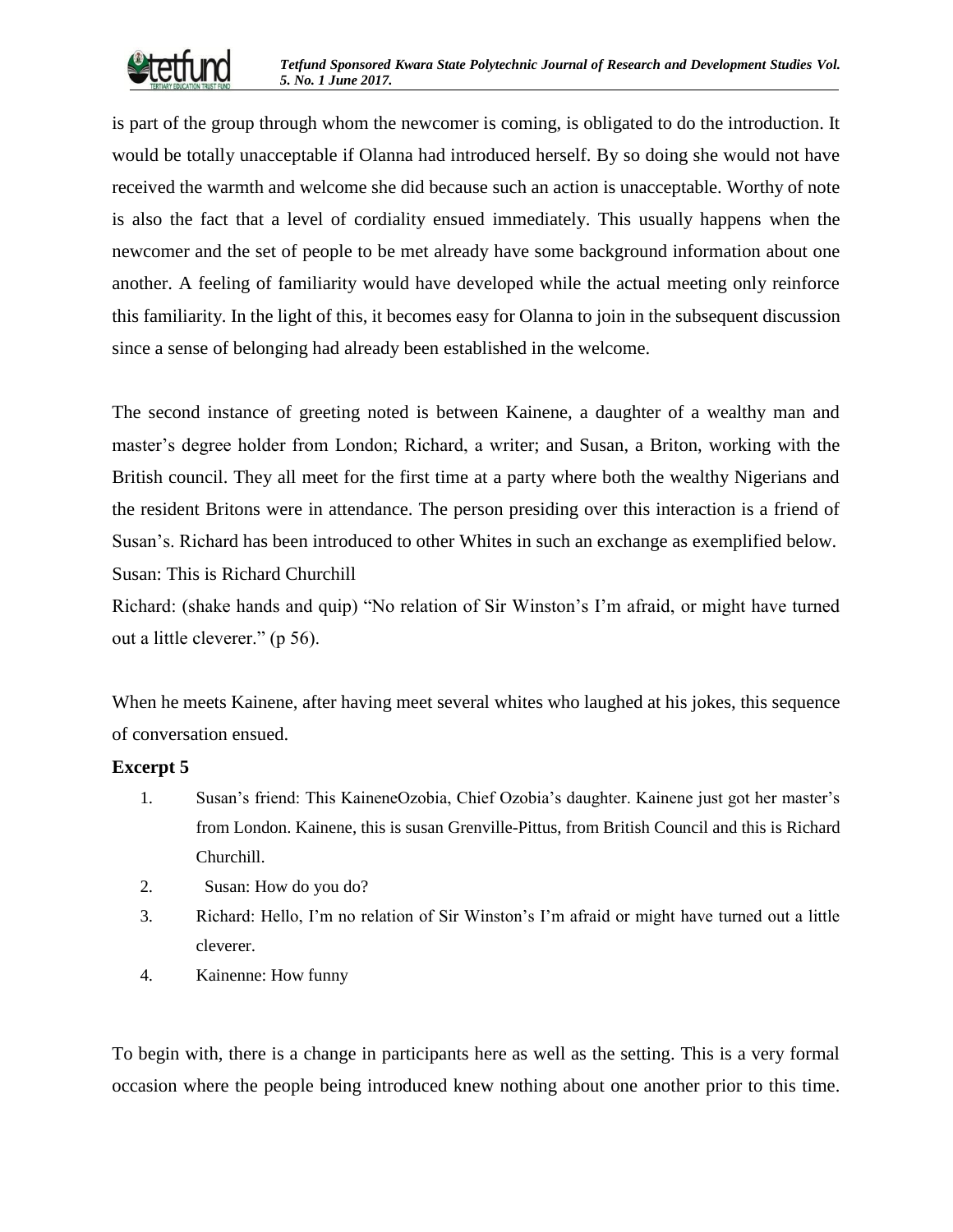

The norm demands that in such a situation, alongside their names, some things considered of good report should follow. For Kainene, she is recognized not in herself but in relation to her father's wealth. Susan is also recognized in relation with the organization she works with. No such remark accompanies Richard's name, probably because nothing is known about him by the person doing the introduction.

In the typical Igbo setting, the woman would have been required to keep quiet and allow the male counterpart to take the next turn. The European culture on the other hand is not gender discriminatory and thus permits anyone to hold floor where it is considered convenient. Although, this happened in the earlier example where Adebayo took the next turn (2), the setting is however different; the former is informal while the latter is formal. An Igbo man would have perceived Susana's action as threatening in the presence of a stranger while it meant nothing to Richard, an English man.

Susan's 'how do you do' has been identified as an example of routine by SavilleTroike. He notes that "routines must be learned as well as analyzed as a single unit although they may vary in length...." (1982:44). They may be uttered by an individual or required an adjoined statement(s) from others. In the above instance, it is not a question per se but a part of greeting routine "which by nature has no meaning apart from its phatic function in communication" (Saville-Troike 1982:45). This cultural knowledge is shared by Kainene who does not venture to answer "I am fine" as would have been the case with a non initiate. This is noted as significantly different from what we have in excerpt 4, turns (2) and (3).

Richard's accompanying quip had always elicited laughter from people because, it is consider a joke on the contrary. Kainene as an African woman, although with much exposure to the European culture, understands what the norm-required responses should be but considered it a weak attempt at being funny.

Ideh notes that, on the general, "it is considered good breeding and applauded linguistic proficiency, when a man is able to reject his utterances with good figurative language use" (2005:27). Richard's attempt at being witty is out of place in the Nigerian contest and unappreciated by Kainnene. Rather than amuse her, Richard's fumbling attempt at humor, irritated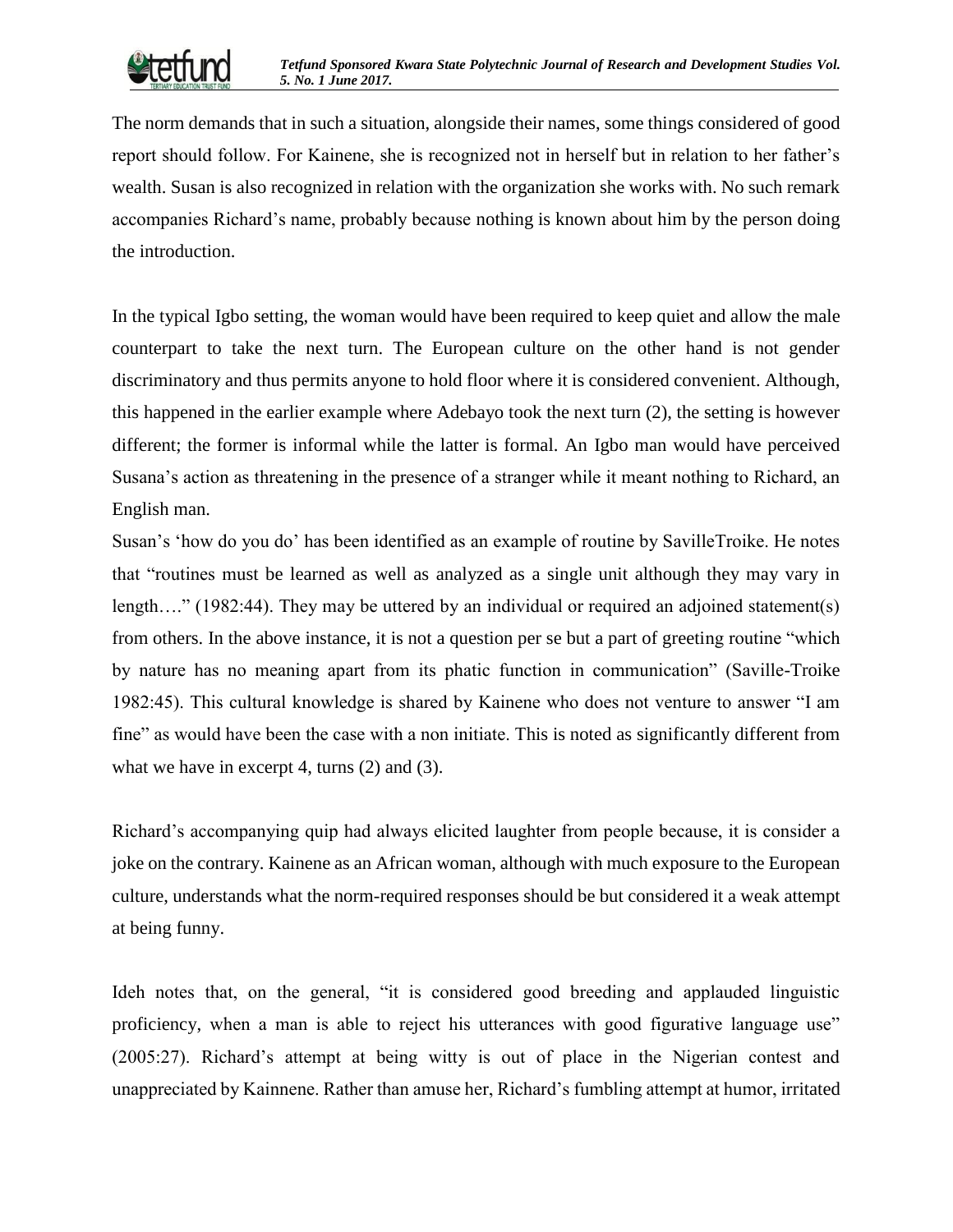

her and caused her to reply "How funny" in a mocking tone" (p57). After this exchangeKainenne is reported to stare right into his (Richard's) eyes. This action gave Richard the impression that Kainene is brazen and undaunted. This is in line with the European culture, while this same attitude would have been perceived as rudeness, defiance and challenge.

A third instance of meeting people is where Kainene's friend, Major Madu and Major Udodi, Madu's friend, met Richard in Kainnene's House. At this time, the meeting makes him to immediately assume that they are business partners.

# **Excerpt 6**

- 1. Udodi: Are you Kainene's business associate? Are you in oil?
- 2. Kainene: I didn't do the introduction, did I? Richard, Major UdodiEkechi is a friend of Madu's. Udodi, this Richard Churchill.
- 3. Udodi: Oh (and says something in Igbo)
- 4. Kainene: My choice of lovers is none of your business Udodi. (p.80)

Here we witness a deviation from the norm where Udodi, a guest himself, takes charge in ensuring that the white man is introduced to him. Kainene takes the cue and performed an apologetic act before doing the formal introduction. Noticeable here is the use of language to exclude Richard, knowing well that he does not understand Igbo, but because Udodi wants to say something unpleasant which of course concerns Richard, he had to revert to Igbo. This is an unacceptable norm-breaking because Udodi is not unaware of the appropriate linguistic behavior expected of him. As a chastisement, Kainene not only retorted coldly but also reverted to English. By so doing, she is insisting that they maintain the status quo. Of course what happens next was more disastrous because he had to say all the nasty things he wanted to say in English to Richard's hearing.

# **Appreciation speech event**

There is no singular fixed way of showing appreciation, the degree of one's show of appreciation often depends on the magnitude of the favour as well as on the role-relation that exists between the giver and the receiver of the favour. There are however unacceptable response to favor which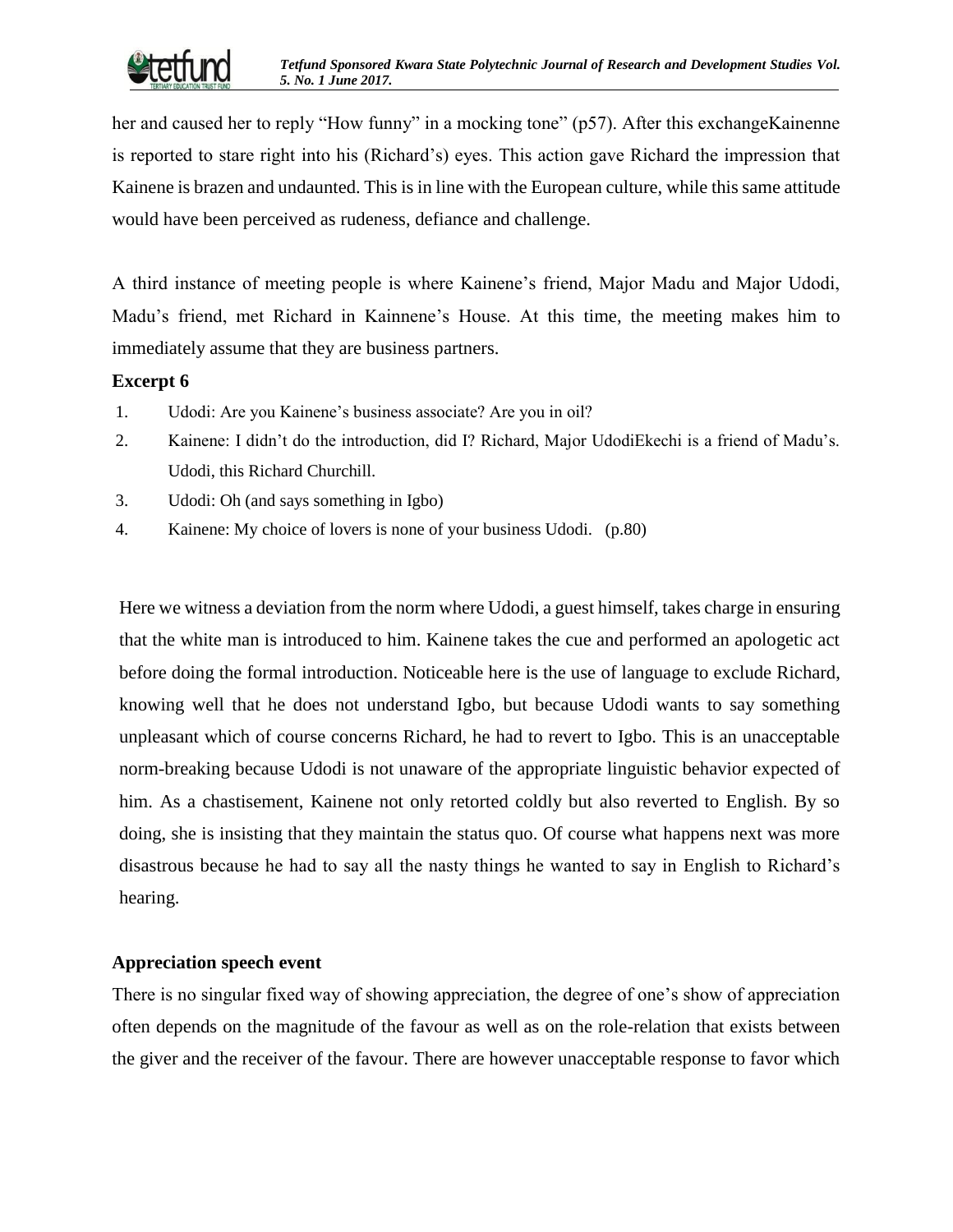is generally avoided because this is believed to be capable of blocking some other favours. Instances of where these genres of conversation take place are extracted from the novel.

The first is between Olanna and her cousin Arize. Arize is the pregnant daughter of her much adored uncle. Olanna has in the past spent quality time with this family at Kano. Whenever she wishes to escape from the day to day stress, she sometimes go through in Lagos or Nsukka; or has just returned from London, she goes to this family.She is so fund of them that when she is experiencing some difficulties coping with Odenigbo's troublesome mother, she runs to them at kano so that they would share in her pain. On this occasion, Olanna takes Arize for shopping in Lagos for the expected baby, all at her expenses. Both Olanna and Arize are fond of each other and they maintain a very informal relationship. After much shopping that they, Arize opens the speech events.

# **Excerpt 7**

1. Arize: She [the expected baby] will wear that white dress for her christening, sister.

2. Olanna: What, Ari?

3. Arize: Your goddaughter will wear that white dress for her thank you so much Sister.

#### In response Olanna smiles (p.113).

From the above interactions, such shortened form as used by Olanna; 'Ari', is a pointer to the fact that the relationship that exists between these two is a cordial one. Arize, however not taking for granted Olanna's kind gesture, shows her appreciation first by pronouncing the expected baby as Olanna goddaughter, by mentioning that one of the newly bought clothing shall be worn for the baby on her christening (a day considered one of the most important in a person's existence) and finally capping it with the official more common 'thank you'. By so doing, Arize shows that her appreciation is deeply felt beyond with her casual 'thank you' can convey. In response to this, Olanna gives a warm smile, which could be interpreted as an acceptance of the appreciation.

In another instance, this time between Odenigbo and Ugwu's father, we notice another mode of appreciation and response. Here Ugwu's mother has taken ill with a sickness that the village people have been unable to diagnose and Odenigbo has just offered to take her with him to his house in the city. Where she will be given a comprehensive medical care all at his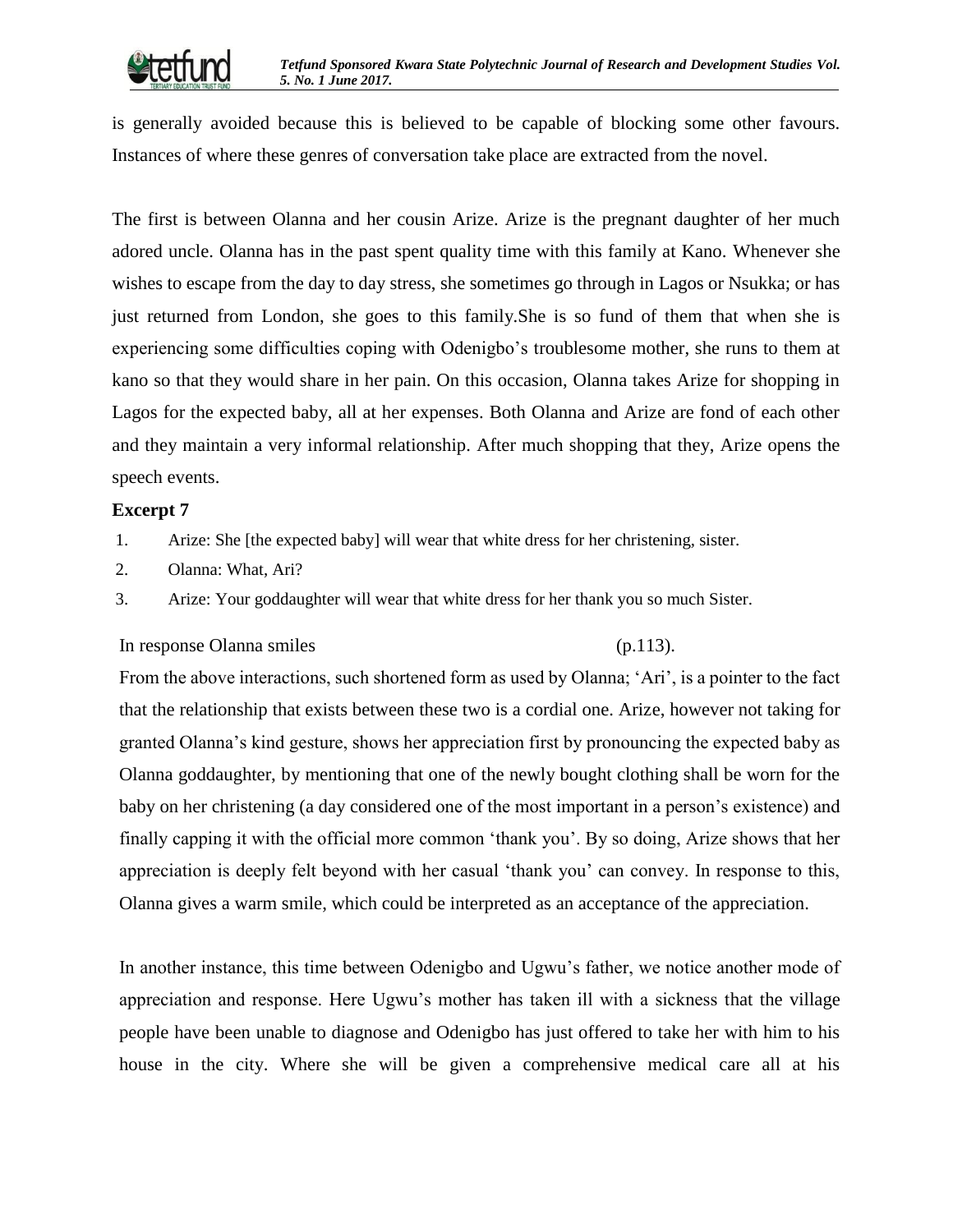

expense.Ugwu's parents are poor, uneducated and have till that moment been unable to afford a better medical care for the sick woman.

#### **Excerpt 8**

- $\triangleright$  Ode: Get your mother's things quickly: I have friends visiting from Ibadan
- Ugwu: Yes Sah
- Ugwu's Father: Thank You sah. Thank Sah. May another person do for you.
- $\triangleright$  Ode: Get up
- $\triangleright$  Ugwu's father: This is my other wife sah
- $\triangleright$  The wife: Thank you master. Deje (p. 89)

In this case, the relationship existing between Odenigbo and Ugwu's father is not a familiar one and could even be seen as high-low one where Odenigbo is high. In order to express his profound gratitude, Ugwu's father accompanies his 'thank you sah' with the kneeling in the dirt and clutching Odenigbo's leg. This can be seen as the height of submission where superiority is recognized and submitted to. Of importance also is the fact that Ugwu's father brought his younger wife to thank Odenigbo. Amidst the Igbos, it is not uncommon to show gifts given or share actions of favours received with close relatives so that they can join in appreciating the giver and bear witness to the giver's benevolence. In line with the culture, to show humility when being thanked and indicate that he would have done more if there had been a need, Odenigbo helps Ugwu's father up. Also note worthy is the prayer of 'may another person do for you' to foreground his inability to pay back this good deed but that provision will come for him too from an unexpected sources when he is in need of help. Ugwu's father has an option of what the follow-up prayer would be; the more usual 'God bless you' would be appropriate but for the magnitude of the favour, he chooses to pray that his need be met too.

A third instance of gratitude is noticed between Olanna and Alice. This was during the period of war where there was so much food scarcity and children are dying of Kwashiorkor. Alice is Olanna's neighbor and Olanna takes some of the edible items she has to Alice.

#### **Excerpt 9**

- Olanna: A friend of ours brought us some provision (hands out the items)
- Alice: Hei! I can't take all of this (she takes it) thank you, oh thank you so much!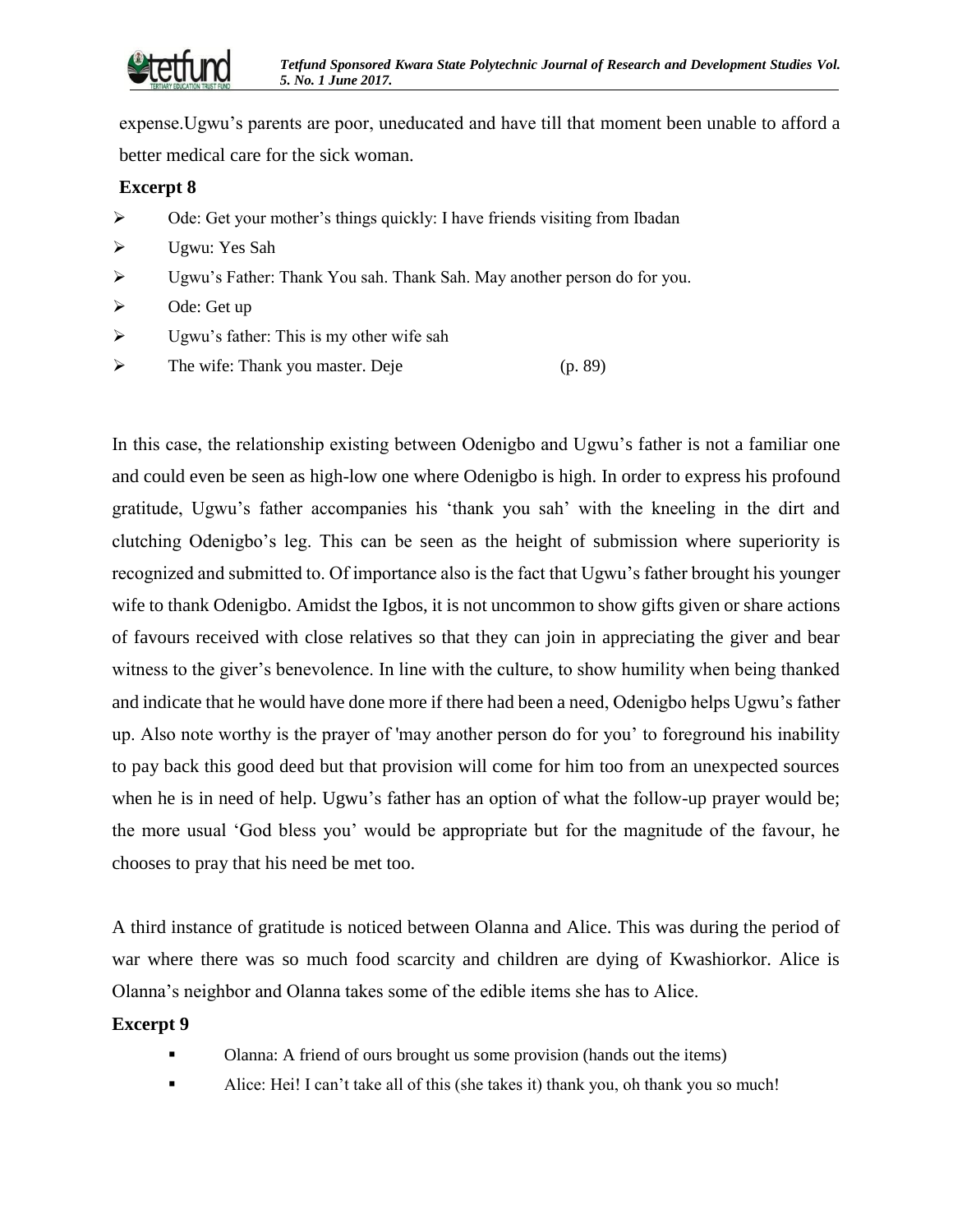*Tetfund Sponsored Kwara State Polytechnic Journal of Research and Development Studies Vol. 5. No. 1 June 2017.*



- Olanna: We havent's seen him a while it came as a surprise
- Alice: And you are bothering with me. You shouldn't have.

Here we witness a show of gratitude. Alice's first reaction to this favour is a pseudo rejection of the offer. Saville-Troike (1982:36) notes that this is a kind of indirectness that is reflected in routines for offering and refusing or accepting gifts or food. He explains further that a 'yes' or 'no' intended to be taken literally is more direct than an initial 'no' intended to mean 'Ask me again' (Saville-Toike 1982:36). This means that Alice's statement in sequence (2) should not be taken literally but as norm amidst the people. If this is not done, the person might be perceived as greedy or an opportunist. Therefore, even though she has a great need that the given items will help meet to some extent, she still had to offer the initial refusal and follow it up with an act of appreciation. The initial exclamatory 'Hei' and the 'Oh' are meant to foreground her heartfelt gratitude. In sequence (4) Alice repeats an act of gratitude using it to perform what a straight 'thank you' would have done. Sequence (4) would be interpreted by Olanna as act of gratitude. Sometimes, as a show of humility, people tend to trivialize their benevolent actions by explaining how they got the item themselves or the fact that what is done does not amount to much. Olanna opts for the former and by doing so, humbles herself.

#### **Summons Speech Events**

In the Igbo culture, summonses are made from time to time. It could be a general meeting, the Obi or Eze could summon someone to the palace or the clan head could summon an individual. Summons could be to defend oneself, to give a report or to bear witness to an event. Two instances of summons have being extracted from the novel. The first is a general meeting of the Abba inhabitants at a designated point designated specially for such meetings. This implies that it is a regular activity for the people to attend such meeting to discuss issues that affects the general populace. The Igbo society has been noted for its republican nature where everyone is mostly independent of any supreme leader. In case of any important issue, the head of each clan will represent his clan at the meeting but where necessary, every member of the community would have to stand in for himself or herself. The latter is the case here where, in a war situation, there arises a need to encourage the people not to flee. The village of Abba, where so many people have run to seek refuge, is now being invaded by the army of the federal government. It then becomes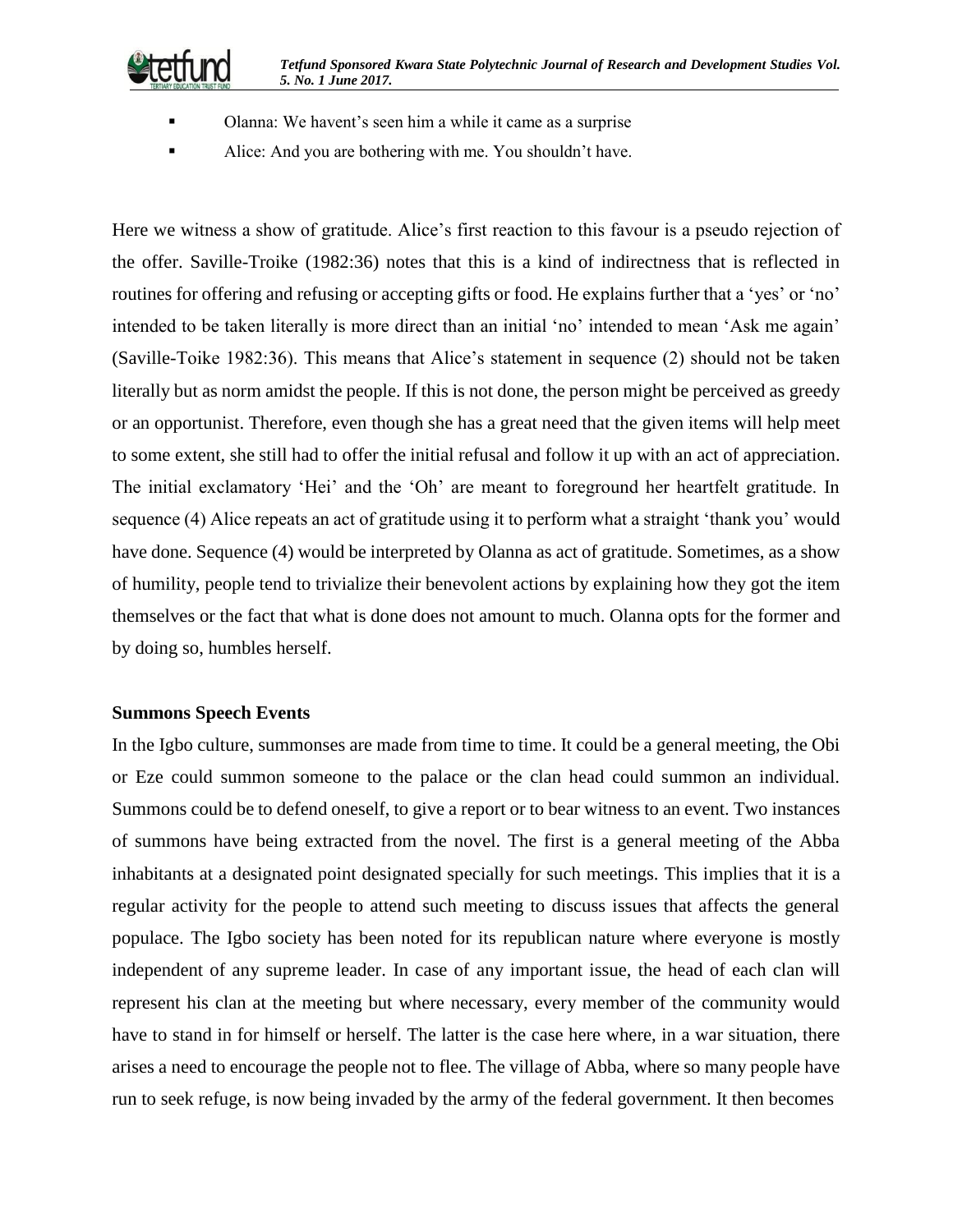

pertinent for the people to leave this village and seek refuge in another place. The people are however being encouraged to be brave and not flee their homes. They are being charged with the fact that their forefathers have lived in war times and have even participated but have never abandoned their homeland because of invasion.

#### **Excerpt 10**

- 1. The Dibia: Abba Kwenu
- 2. Everybody: Yaa!
- 3. Dibia: Abba! Kwezuenu!
- 4. Everyone: Yaa!
- 5. Dibia: Abba has never been defeated by anyone. I said that Abba has never been defeated by anyone. We do not look quarrels, but when your quarrel finds us we will crush you… we will never run from our own land. Our father forbids it. We will never run from our own land!

Everybody cheers (p. 190)

This event opens with a bellow from the DibiaNwafoAgbada "the man whose medicine was said to be the strongest in [Abba]". (p. 190). As a convention, he bellows to get the people's attention and introduce his intention to begin a speech. It is also used to call people to order and demand silence in case of side talks. The bellow performs several acts at the same time. With such openings, and the personality of the speaker as well as the setting (the war periods), the event takes on a serious mood. The paralinguistic cue of the dibia's strong voice and the plunging of the staff into the ground further suggest a tense moment. The bellow is characteristics of the male speakers. Ideh (2005:8) asserts that a woman does not bellow before speaking while a man is expected to bellow first before he continues with what he wants to say. And as an unspoken convention, the people are expected to respond to such bellows. After the opening sequence, the dibia goes ahead to deliver his speech. The Igbo's have a consciousness of the presence of their ancestors thus there is constant reference to them. They are considered capable force, able to protect, bring wealth, ensure good yield and conquer battles on behalf of their living children. Their presence and their ability to forestall evil is reference to here. The dibia's position and personality is strategic in this speech event. This is because the people already acknowledge him as the most powerful in their area and if an assurance of the ancestors' support as well as invocation of their past victory is coming from him, then their security is assured. Therefore, his speech elicited the desired effect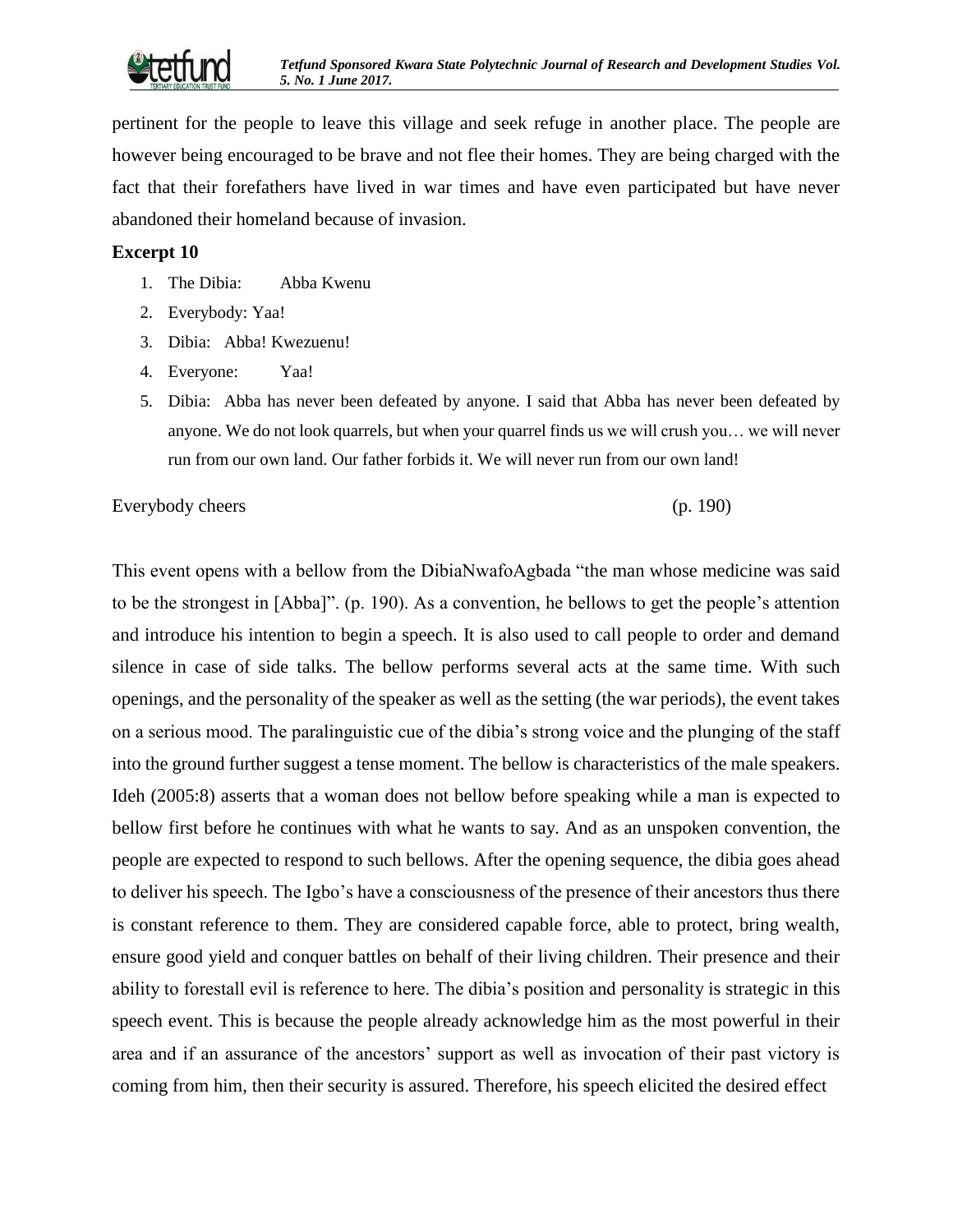encouraging the people to be brave and not run in the face of an impending military attack. This effect is seen in the people's cheering. However, it is worthy of note that even if the people are not sufficiently convinced, at the moment of the speech, the conventional response is such as they have done.

The second instance is when Olanna is summoned by her clan's men. The emissary is Uncles Osita. The meeting is at her grandfather's compound where she is supposed to narrate what she witnessed as concerning the death of her uncle and his wife in Kano. Olanna is in Kano when the crisis breaks out. She however escapes being killed because she is at that time with a royal Hausa man who could not be penetrated by the rioters. She sees her aunt and her uncle's body on the floor, she did not see Arize's but is told that the area where Arize lives has been ravaged by the Hausa who are bent in killing all the Igbo there.

This event too, like the example above is a general meeting but this time of the clan alone. Such meetings are conventionally led by the eldest if the participants are related or;the eldest or; or most powerful in some ways if it has to do with the whole community. In this case, NwaforIsiah being the oldest member of the Umunna presides over the meeting.

- 1. Uncle Osita: Umunachi summons you
- 2. Uncle Isiah: Others have come back and we keep our eyes on the road for our son Mbaezi and our wife Ifeka and our daughter Arize as well as our in-law from Ogidi. We have waited and we have not seen them many months have passed and our eyes ache from being focused on the road. We have asked you to come today to tell us what you know. Umunachi is asking about all her children who do not return from the North. You were there, our daughter.

What you tell us we will tell Umunachi.

(olanna narrates the events just as she saw it).

3. Mama Dozie: Do not lieOlannaOzobia. *Isiswanaasi.* May chicken pox afflict you if you lie. Who told you it was my sister's body that you saw: who told you? Do not lie here or cholera will strike you dead. (p. 192).

The prevailing atmosphere here is tensed as the participants are waiting to confirm what they already suspect; the death of their family members in the North. As a convention the elders will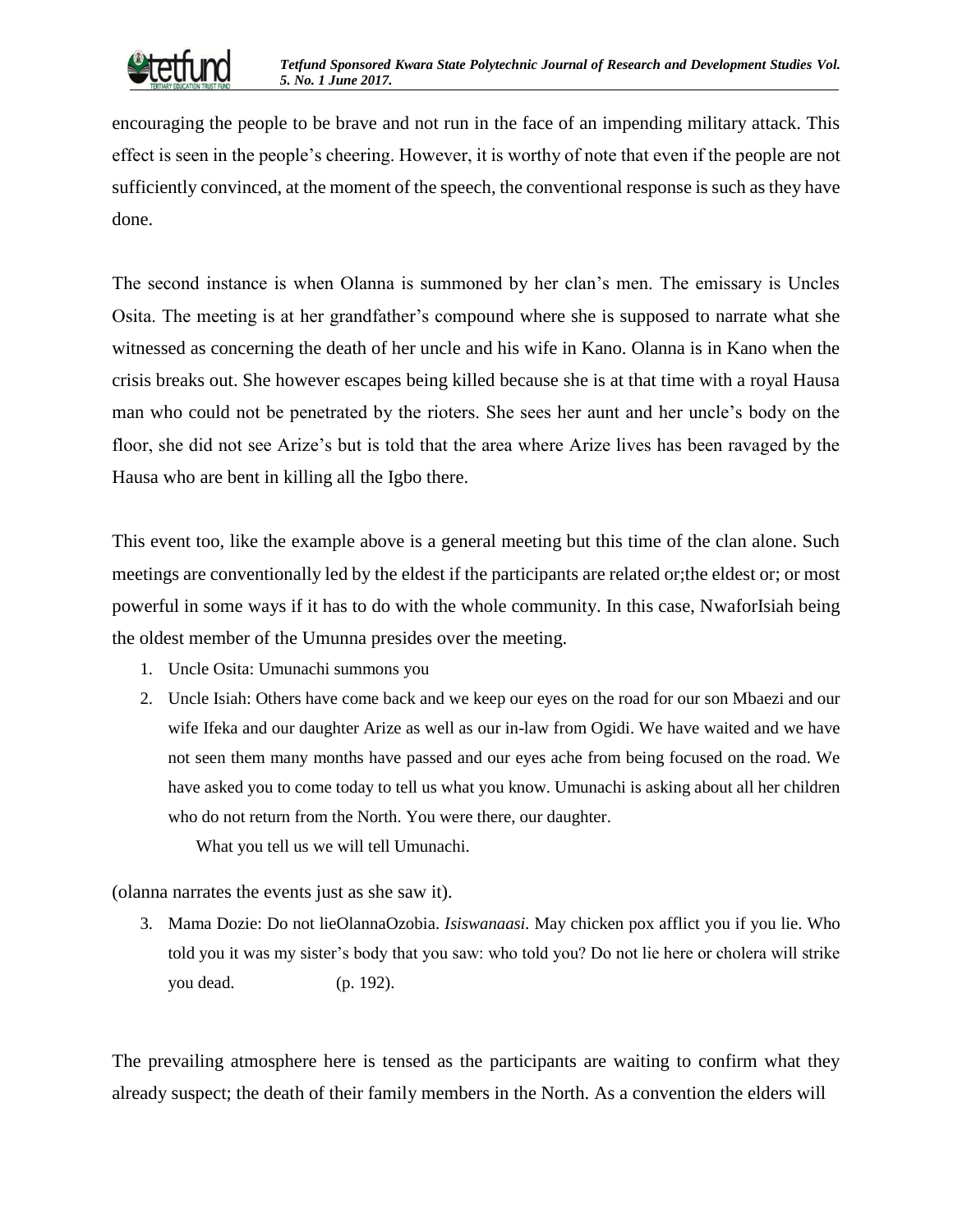

be gently and formal while interrogating the eye witness (p. 191). The witness will be expected to speak in a clear voice and wear a grim look to show a sense of remorse. This is all to express an act of regret for the unpleasant news or report she is about to break. In the Igbo culture the loss is seen as a collective one. This is evident in the language choice of Uncle Isiah: our son, our wife, our daughter, our son-in-law. As they all participate in this loss, so would they all participate when celebration arises. This is communal living where both good and bad fortunes are shared by the entire clan. Noteworthy is also the use of such inclusive pronoun as 'our'. This should be taken literally to mean that they all gave birth to the son or that they all are married to one woman. Rather, it is to indicate that in this culture, the child of one is the child of all, and the wife of one is the wife of all, and so on.

When an individual is summoned, it will be considered the height of insolence when such summon is not honored and this kind of insolence is duly punished. The elaborate language used is characteristic and even expected of an elder. This is to show off the wisdom he has accrued over the years, to drive home his point and elicit the desired effect. Usually, when such news is given, a mournful reaction follows, this could include wailing or silence (Saville-Troike 1982:10). What we witness here is an outburst from Mama Dozie. This outburst should be noted as not intended as cursing the bad news bearer but a show of her grieve and her wish that the sad event was not true. Sometimes the violence of the bereaved is understood and is condonable. Thus, there is no hard feeling that Olanna is being cursed rather the people become more sympathetic.

#### **Condolence Speech Event**

The above excerpt gives us an insight into what could take place at the death of a family member. Since it is a natural thing that people should die, the Igbos from time to time sympathize with the bereaved. We witness this in the novel when the news of the death of Odenigbo's mother was received. Okeoma, a family friend, visits Odenigbo's family at their house on hearing of the unfortunate incident to pay condolences. She had insisted that she was not going to leave Abba that was already under heavy attacks from the Federal soldiers. On entering, he met Olanna, Odenigbo's wife who was also still in shock about the incident.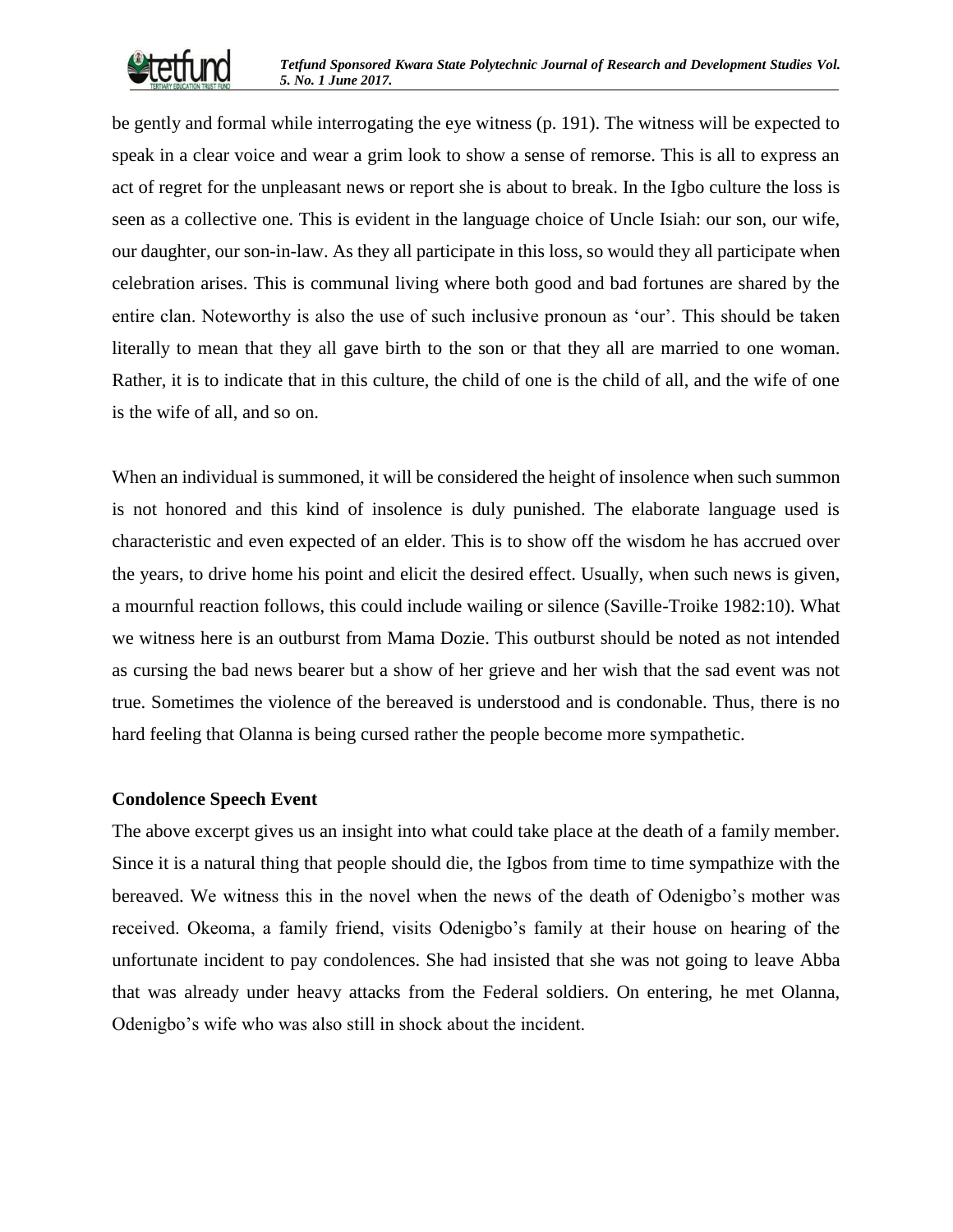#### **Excerpt 11**

| 5.0 | Okeoma: I heard what happened                                                            |
|-----|------------------------------------------------------------------------------------------|
| 6.0 | Olanna: He has not really spoken to me. What he says to me makes no sense.               |
| 7.0 | Okeoma: Odenigbo has never known how to be weak. Be patient with him. (Okeoma            |
|     | hugged Odenigbo)                                                                         |
| 8.0 | Okeoma: $Ndo$ (sorry)                                                                    |
| 9.0 | Ode: I think she must have been surprised when they shot her. Mama never understood that |
|     | we are really at war and that her life was in danger.                                    |
|     |                                                                                          |

10.0 Okeoma: What has happened has happened. You must be strong. (p.322)

The situation here involves Okeoma who is coming for the first time after the unfortunate incident to pay condolences. He opens the conversation with an informative act to immediately state his purpose of visit. In this context, the statement in (1) is understood by all the participants as referring to the death of Odenigbo's mother. Therefore, it will be inappropriate for anyone to ask what happened. This introduction of intent is also a way of creating room for deniability (to deny whether then news was true or simply a rumour). At no such denial, he proceeds to render the all purpose greeting '*Ndo*'. This word is roughly translated into 'sorry' which in the Igbo culture is equally appropriate in expressing an act of regret for an unpleasant experience. The word 'sorry' is often used in the native speakers' context to express apology for mishap to the addressee" (Oke 2009:157). It is used here as an expression of condolences to fill the gap created by the non existence of such expression in English. According to Ogunsiji and Osundina (2005) the expression 'sorry' is a term that can never say it all. It is an embodiment of so many acts at the same time: sympathy, empathy, apology and so on. Okeoma reinforces his feelings by hugging Odenigbo, an action that depicts solidarity and support. While Odenigbo wants to talk about what he believe the mother must have gone through before her death, Okeoma quickly intervenes with (6), not be shun him but to encourage him to be strong. The statement 'what has happened has happened' is interpreted as 'accept my sympathy' and as an encouragement not to remain depressed. This greeting is considered a balm or therapeutic dose with the efficacy to relieve the bereaved of the psychological pains. This change in topic is not interpreted by Okeomaas anything else but what Odenigbo intends it to be.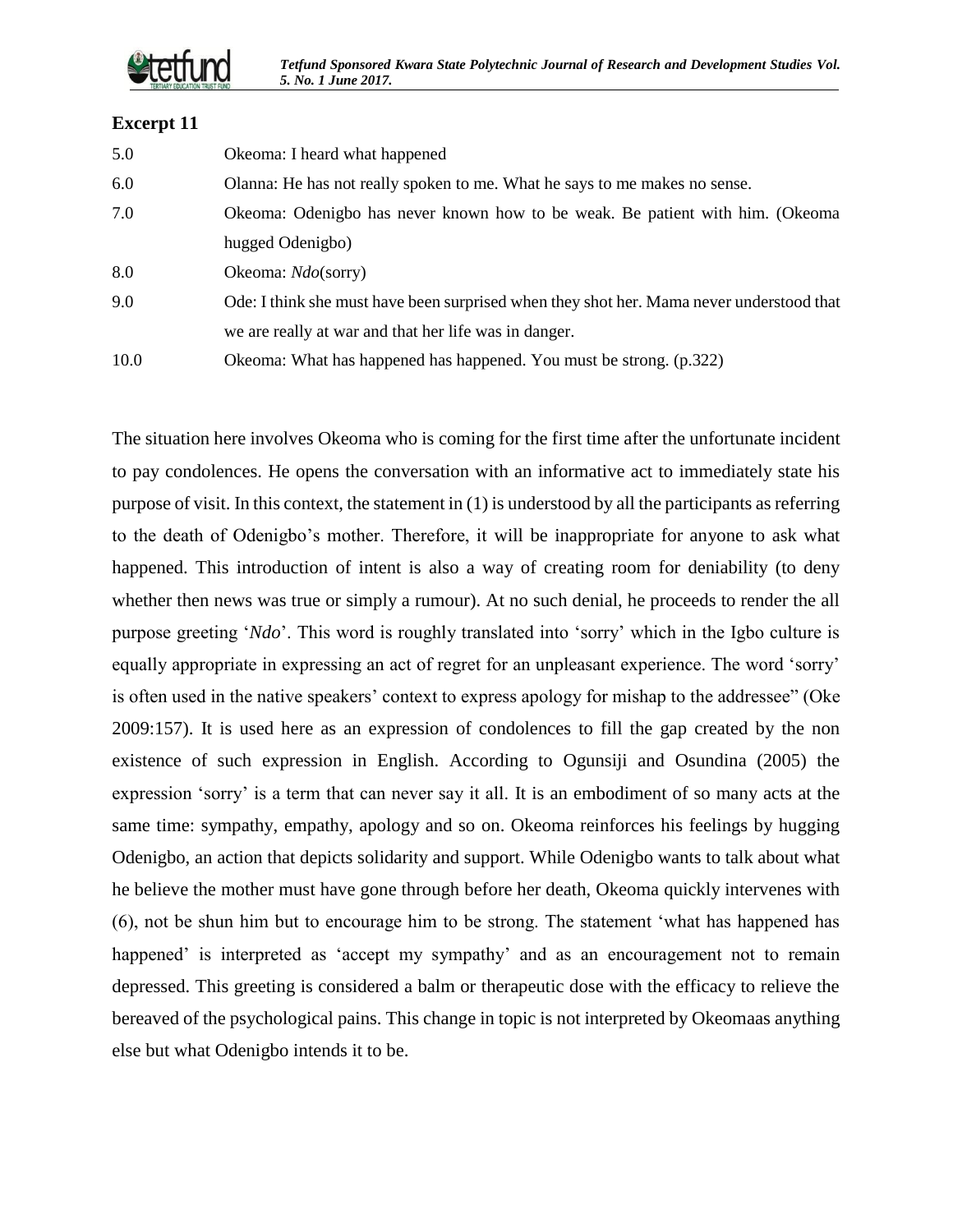

#### **5. Conclusion**

This study reveals that language, as a major means of communication, has unspoken conventional norms that guide its use in any speech event. The choices made by different characters in *Half of a Yellow Sun* are influenced and conditioned by the actual event, setting, purpose and other factors encapsulated in the acronym SPEAKING all within the context of culture. Language, as used when introducing people to one another, is significantly different from language, as used when arguing or summoning. Even within the same genre, the participants, time and place of such a speech interactions have been noted to have significant influence in the choices made in language use. Observable from this study is that these rules that guide utterances also guide interpretations in such a way that within the context of use, misinterpretation and misunderstanding are avoided.

#### **References**

Adegbija, E. 1992. Greetings norms Nigeria and Germany: their place in intercultural understanding and misunderstanding. J*ournal of Cross culturalinterlanguage communication.*Mimeo.

Adegbite, W, 2000. Pragmatics: Some basic principles and procedures. *Studies in English language.*A. O. Babajide ed. Ibadan: Enicrownfit. 60-80.

Adichie, C. N. 2006. *Half of a Yellow sun*. Lagos: Farafina

Coulthard, M. 1985. *An introduction to discourse analysis*. 2nd ed. London: Longman

Hymes, D. 1962. The enthnograpahy of speaking. T. Gladwin and W.C. Sturtevan Ed.

*Anthropology and Human Behaviour*. Washington D.C.: Antropology Society of Washington.

Hymes, D.1964. The ethnography of speaking.*Language in Culture and Society.*New York: Harper and Row.120-132.

Hymes, D.1972. Towards ethnography of communicative events. P. Giglioli Ed. *Language andSocial context*. Harmondsworth: Penguine. 21-43.

Hymes, D.1974. *Foundations of sociolinguistics: an enthnographic approach*. Philadephia: University of Pennsylvania Press.

Ideh, A. E. 2005. *Gender discrimination in language use; a case study of Igbos*. M. A. Dissertation: Department of Linguistics and African Languages. University of